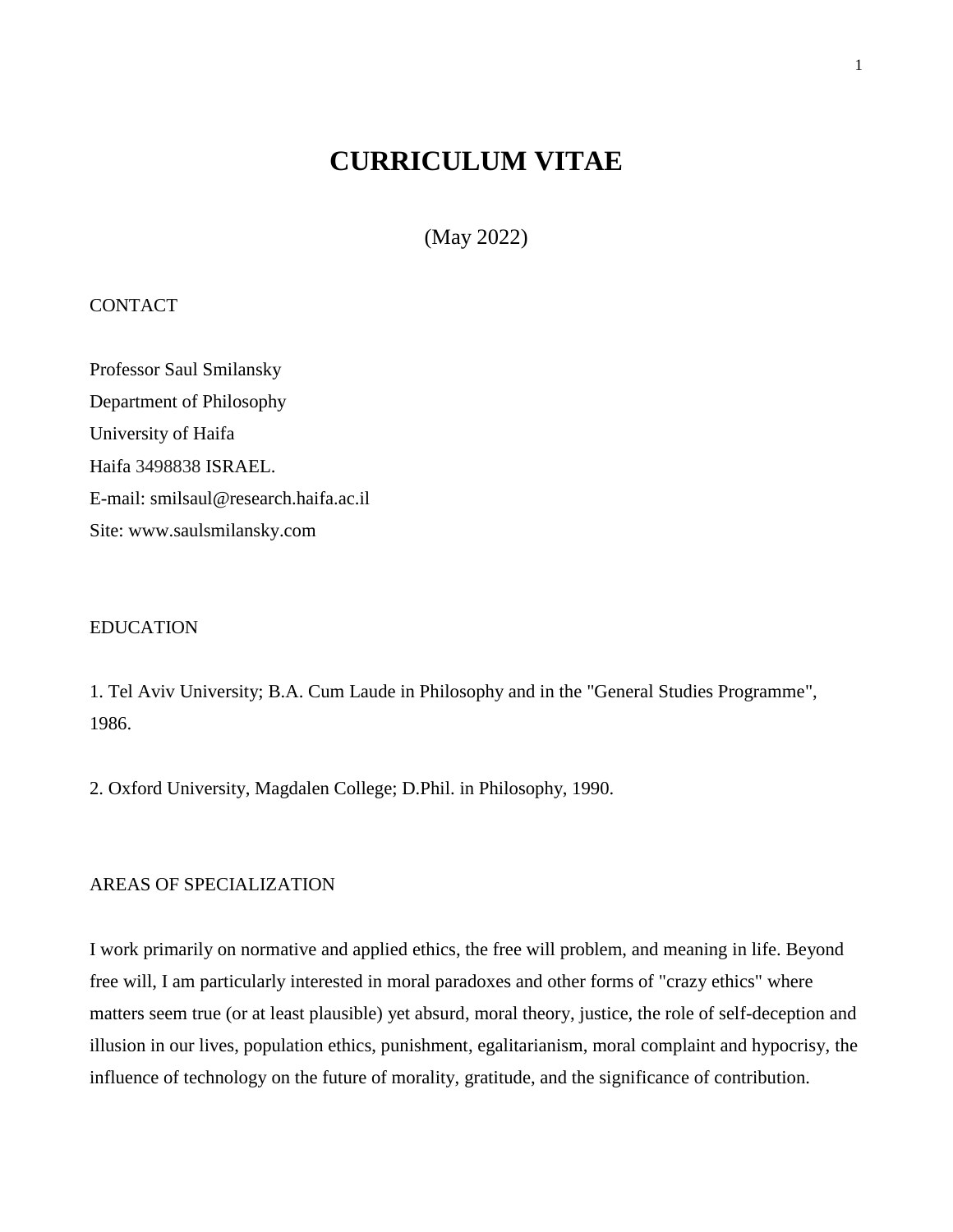### OTHER AREAS OF INTEREST

Political philosophy; philosophy of history; philosophy of religion.

#### ACADEMIC POSITIONS

1. Undergraduate Tutorials, Worcester College Oxford; 1987 and Christ Church College Oxford; 1990.

2. Lecturer, Tenure Track, Department of Philosophy, University of Haifa; 1991-4.

3. Senior Lecturer, with Tenure, Department of Philosophy, University of Haifa; 1994-9.

4. Associate Professor, Department of Philosophy, University of Haifa; 1999-2003.

5. Full Professor, Department of Philosophy, University of Haifa; from 2003.

6. External Member, The Karel Čapek Center for Values in Science and Technology; Prague; from 2018.

# PUBLICATIONS

# BOOKS:

*Free Will and Illusion.* Oxford University Press (Oxford) 2000 (Hardback); 2002 (Paperback).

*10 Moral Paradoxes.* Blackwell Publishing (Malden, MA) 2007 (Hardback & Paperback). Translations: Chinese, Czech, Finnish; Hebrew, Korean; Polish, Portuguese.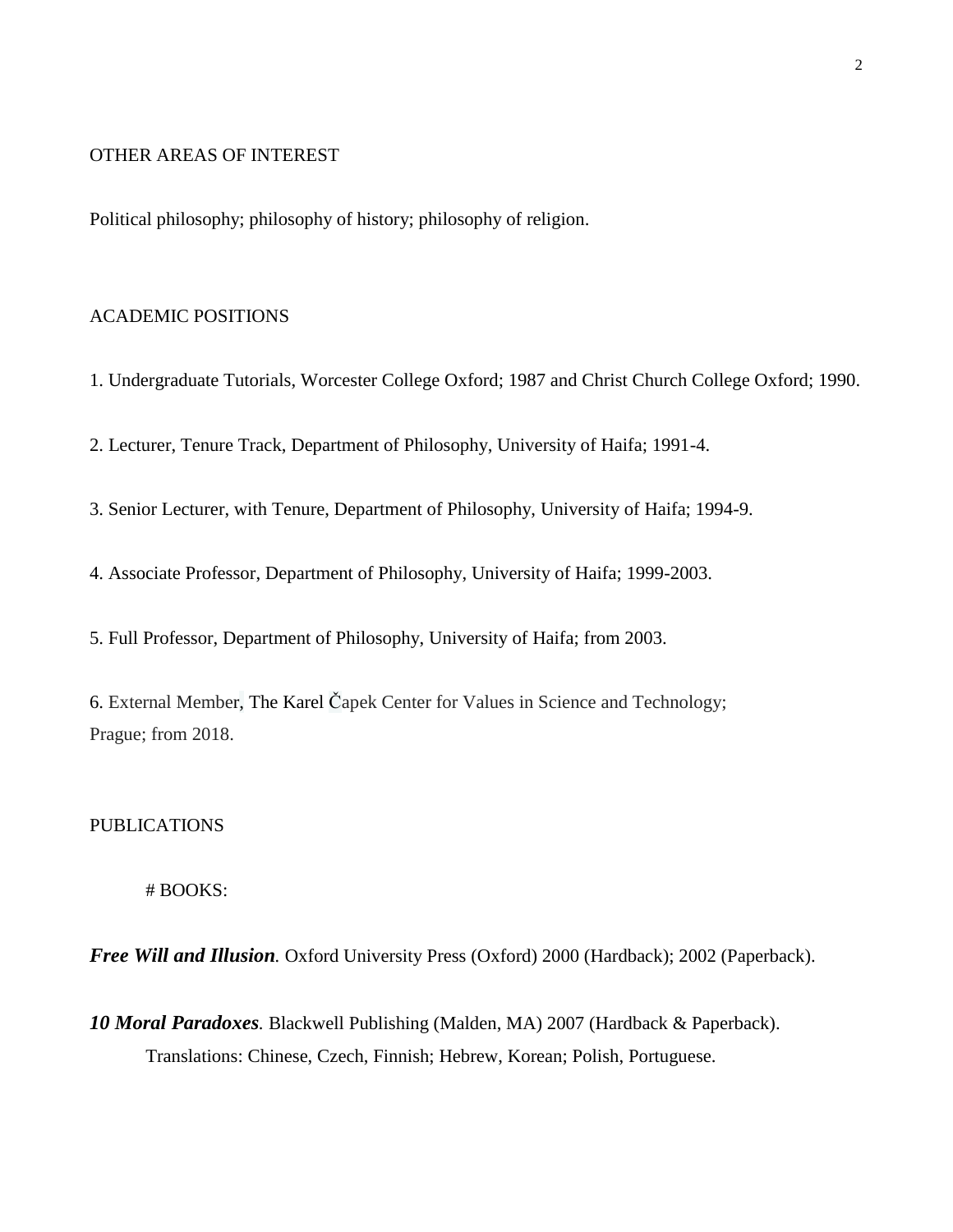[The book lies at the centre of the discussion in the new chapter on moral paradoxes in the 3rd edition of R.M. Sainsbury's PARADOXES (Cambridge: Cambridge University Press, 2009)].

# PEER REVIEWED ARTICLES IN JOURNALS AND COLLECTIONS:

1. "Van Inwagen on the 'Obviousness' of Libertarian Moral Responsibility", *Analysis* 50 (1990): 29- 33.

2. "Utilitarianism and the 'Punishment' of the Innocent: The General Problem", *Analysis* 50 (1990): 256-261.

3. "Is Libertarian Free Will Worth Wanting?" *Philosophical Investigations* 13 (1990): 273-276.

4. "Free Will and Being a Victim", *International Journal of Moral and Social Studies* 6 (1991): 19-32.

5. "The Contrariety of Compatibilist Positions", *Journal of Philosophical Research* 26 (1991): 293- 308.

6. "Two Apparent Paradoxes about Justice and the Severity of Punishment", *The Southern Journal of Philosophy* 30 (1992): 123-128.

7. "Did James Deceive Himself about Free Will?", *Transactions of the C.S. Peirce Society* 28 (1992): 767-779.

8. "Does the Free Will Debate Rest on a Mistake?", *Philosophical Papers* 22 (1993): 173-188.

9. "The Political-Economic Population-Paradox", *International Journal of Applied Philosophy* 8 (1993): 9-12.

10. "The Time to Punish", *Analysis* 54 (1994): 50-53.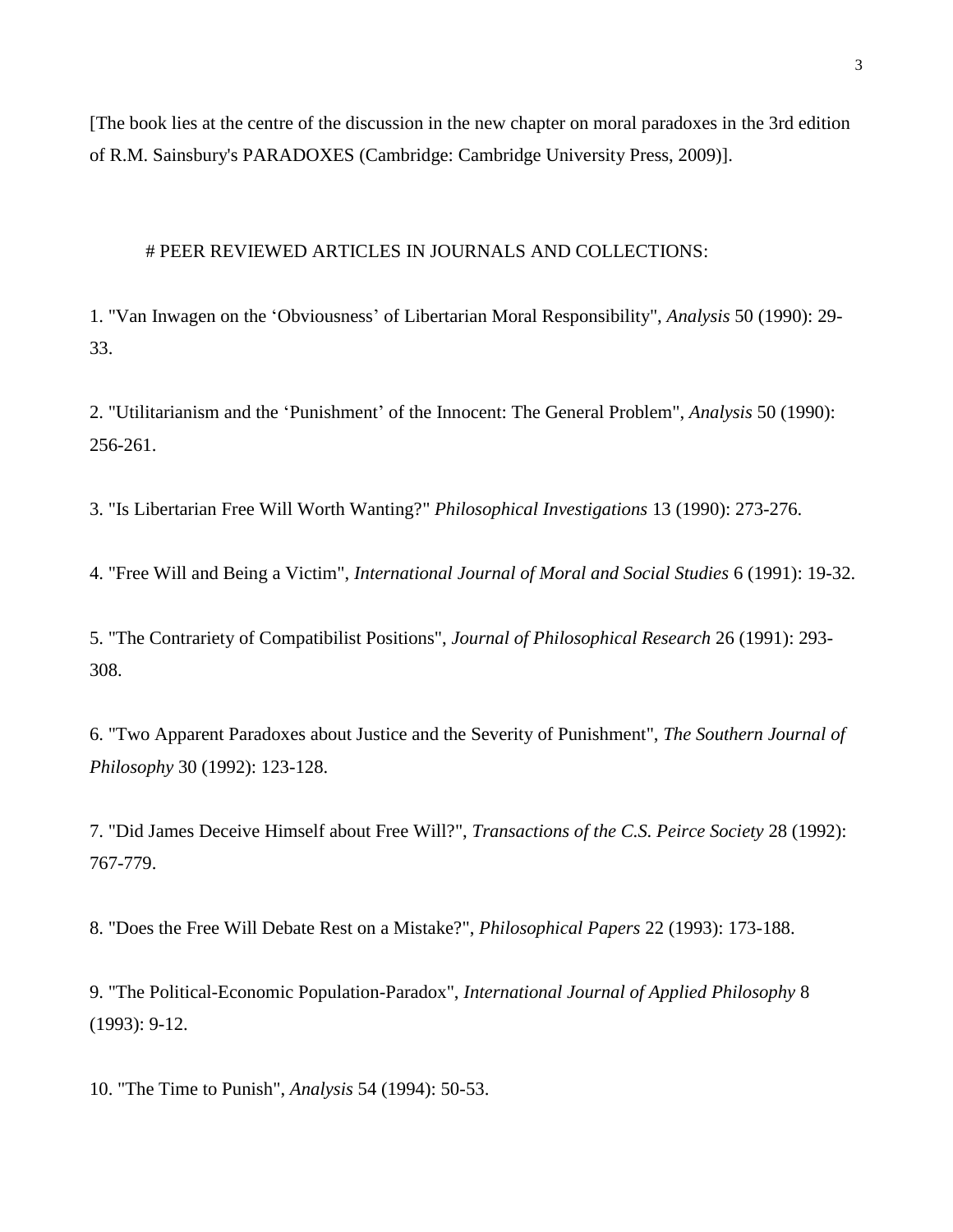[A reply to this paper is Christopher New, "Punishing Times: Reply to Smilansky", *Analysis* 55 (1995): 60-62.]

11. "Methodological Cynicism in Ethics", *International Journal of Applied Philosophy* 9 (1994): 53- 58.

12. "On Practising What We Preach", *American Philosophical Quarterly* 31 (1994): 73-79.

13. "The Ethical Advantages of Hard Determinism", *Philosophy and Phenomenological Research* 54 (1994): 355-363.

[A reply to this paper is Richard Double, "The Ethical Advantages of Free Will Subjectivism", *Philosophy and Phenomenological Research* 69 (2004): 411-422.]

14. "Is There a Moral Obligation to Have Children?", *Journal of Applied Philosophy* 12 (1995): 41-53.

15. "May We Stop Worrying About Blackmail?", *Analysis* 55 (1995): 116-120.

16. "Who Should a Utilitarian Be?", *Iyyun* 44 (1995): 91-98.

17. "Nagel on the Grounds For Compensation", *Public Affairs Quarterly* 9 (1995): 63-73.

18. "Responsibility and Desert: Defending the Connection", *Mind* 105 (1996): 157-163.

[A reply to this paper is Fred Feldman, "Responsibility as a Condition for Desert", *Mind* 105 (1996): 165-168.]

19. "The Connection Between Responsibility and Desert: The Crucial Distinction", *Mind* 105 (1996): 385-386.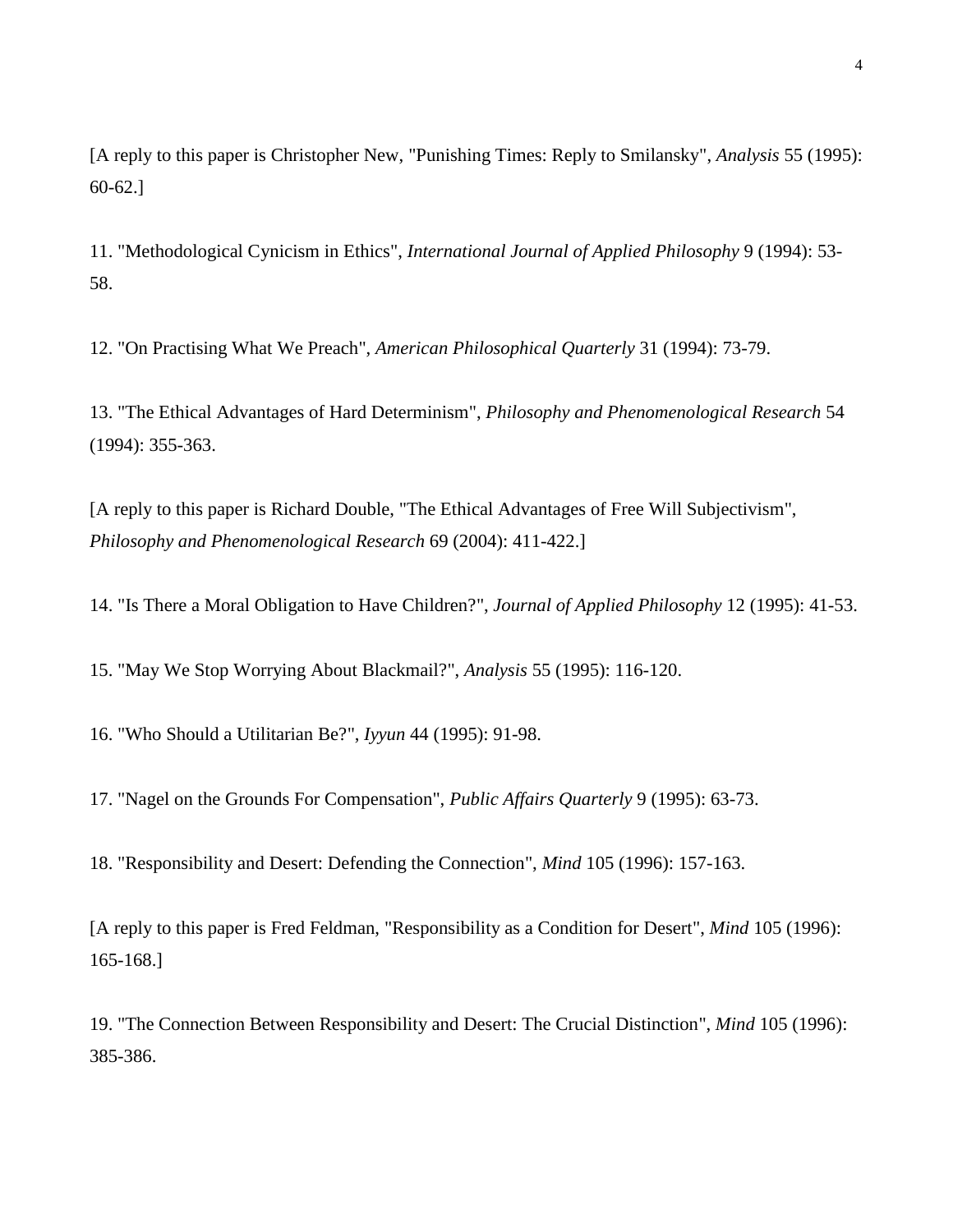20. "The Ethical Dangers of Ethical Sensitivity", *Journal of Applied Philosophy* 13 (1996): 13-20.

21. "Egalitarian Justice and the Importance of the Free Will Problem", *Philosophia* 25 (1997): 153- 161.

[A reply to this paper is Sung-Hak Kang, "Free Will and Distributive Justice: A Reply to Smilansky", *Philosophia* 31 (2003): 107-126.]

22. "Can a Determinist Respect Herself?", in C. H. Manekin and M. Kellner, eds., *Freedom and Moral Responsibility: General and Jewish Perspectives*. College Park: University of Maryland Press, 1997: 85-98.

23. "Should I Be Grateful to You For Not Harming Me?", *Philosophy and Phenomenological Research* 42 (1997): 585-597.

24. "Moral Accountancy and Moral Worth", *Metaphilosophy* 28 (1997): 123-134.

25. "Preferring Not to Have Been Born", *Australasian Journal of Philosophy* 75 (1997): 241-247.

26. "Free Will and the 'Turn-Around' Argument", *Public Affairs Quarterly* 14 (2000): 329-336.

27. "Free Will: From Nature to Illusion", *Proceedings of the Aristotelian Society* 101 (2001): 71-95. **Reprinted** in Michael McKenna and Paul Russell, eds., *Free Will and Reactive Attitudes: Perspectives on P.F. Strawson's "Freedom and Resentment"*. Aldershot: Ashgate, 2008. **Reprinted** also in Paul Russell and Oisin Deery, eds., *The Philosophy of Free Will: Selected Contemporary Readings*. New York: Oxford University Press, 2010. **Reprinted** in Sven Walters, ed., *Grundkurs Willensfreiheit*. Mentis, 2018 (in **German**). To be **Reprinted** in *[Cuadernos Filosóficos](https://cuadernosfilosoficos.unr.edu.ar/)* (in **Spanish**), forthcoming.

28. "Blackmail", *Encyclopaedia of Ethics* 2<sup>nd</sup> Edition. London: Routledge, 2001.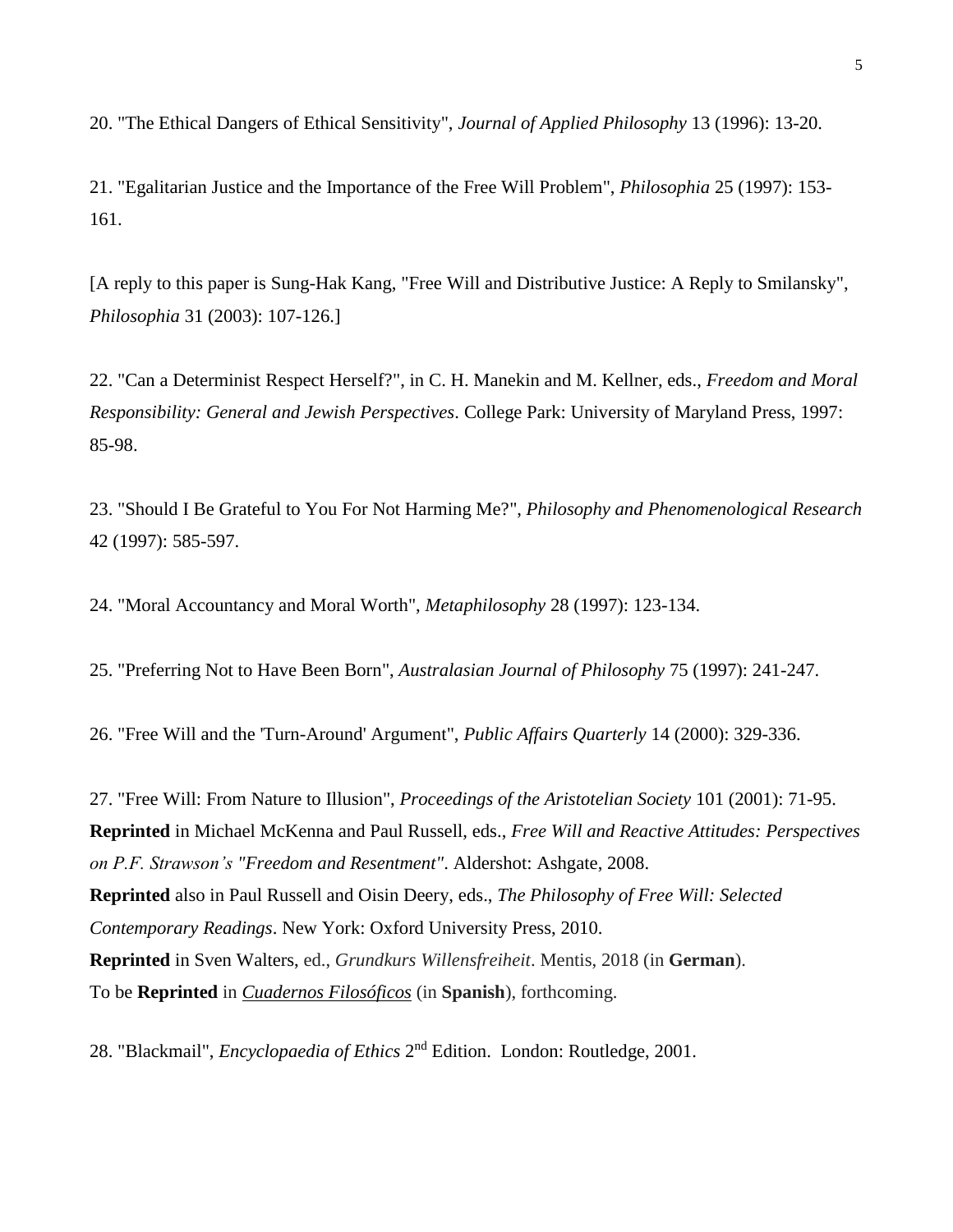29. "Free Will, Fundamental Dualism and the Centrality of Illusion", in Robert Kane, ed., *The Oxford Handbook of Free Will*. New York: Oxford University Press, 2002: 489-505.

**Reprinted** in John Martin Fischer, ed., Free Will (Critical Concepts in Philosophy series). London: Routledge, 2005, vol.4.

Revised version in Robert Kane, ed., *The Oxford Handbook of Free Will*. 2<sup>nd</sup> ed. New York: Oxford University Press, 2011: 425-441.

30. "Gratitude, Contribution and Ethical Theory", *CRISPP: Critical Review of International Social and Political Philosophy* 5 (2002): 34-48. **Reprinted** in Jonathan Seglow, ed., *The Ethics of Altruism*. London: Frank Cass, 2004.

31. "On Free Will and Ultimate Injustice", *Iyyun* 52 (2003): 41-55. [A reply to James Lenman.]

32. "The Inevitability of Injustice: What To Do?", *International Journal of Applied Philosophy* 17 (2003): 95-104.

33. "Reactive-Contributions and Their Significance", *Public Affairs Quarterly* 17 (2003): 349-357.

34. "Is Justice Binary? A Free Will-Related Exploration", *Metaphilosophy* 34 (2003): 476-487.

35. "Choice-Egalitarianism and the Paradox of the Baseline", *Analysis* 63 (2003): 146-51.

[A reply to this paper is Kasper Lippert-Rasmussen, "Smilansky's Baseline Objection to Choice-Egalitarianism", *Sats* – Nordic Journal of Philosophy 5 (2004): 147-50.]

[Another reply to this paper is Tal Manor, "Inequality: Mind the Gap! A reply to Smilansky's Paradox of the Baseline", *Analysis*, 65 (2005): 265-268.]

36. "Free Will and the Mystery of Modesty", *American Philosophical Quarterly* 40 (2003): 105-117.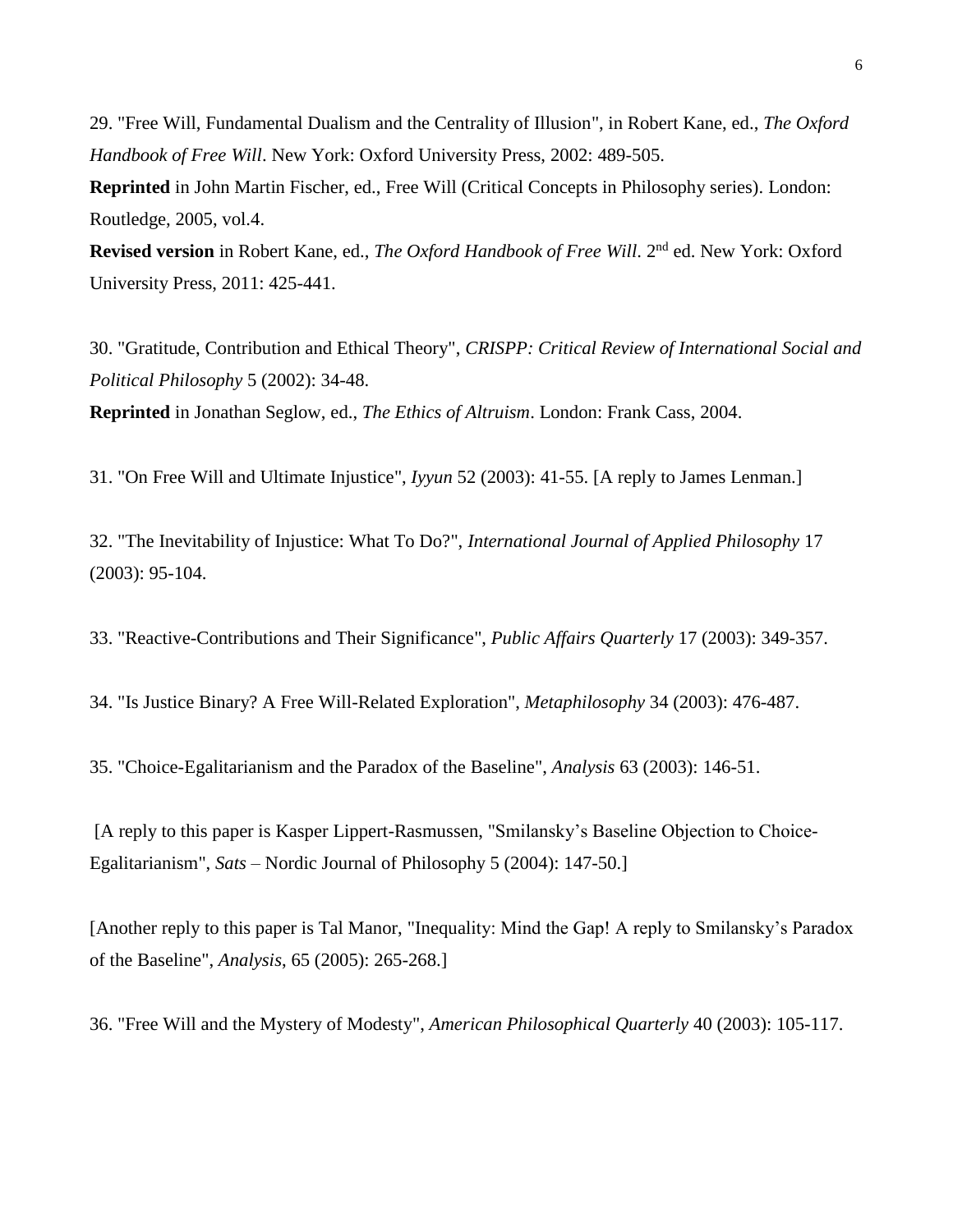37. "Free Will and Illusion: The Main Points", and "Free Will and Illusion: Replies to Criticism", Iyyun, 52 (2003): 167-170; 187-191 (in **Hebrew**). [From a symposium on my book.]

38. "Can Deontologists Be Moderate?", *Utilitas* 15 (2003): 71-5.

[A reply to this paper is Tyler Cook, "Deontologists Can Be Moderate", *Journal of Value Inquiry* 52 (2018): 199-212. ]

39. "Compatibilism: The Argument From Shallowness", *Philosophical Studies* 115 (2003): 257-282. **Reprinted** in Bruce Waller, ed., You Decide! – *Current Debates in Ethics*. New York: Pearson/Longman, 2005.

40. "Free Will, Egalitarianism and Rawls", *Philosophia* 31 (2003): 127-138. [A reply to Sung-Hak Kang.]

41. "Terrorism, Justification, and Illusion", *Ethics* 114 (2004): 790-805. **Reprinted** in Thom Brooks, ed.**,** *The Global Justice Reader*. Oxford: Blackwell Publications, 2008. **Reprinted** also in Tomasz Zuradzki and Tomasz Kuninski, eds., *Etyka Wojny: Antologia Tekstow*. Warsaw: Wydawnictwo Naukowe PWN, 2009 (in **Polish**).

42. "Reply to Kasper Lippert-Rasmussen on the Paradox of the Baseline", *Sats – Nordic Journal of Philosophy* 5 (2004): 151-153.

43. "The Paradoxical Relationship Between Morality and Moral Worth", *Metaphilosophy* 36 (2005): 490-500.

44. "Free Will and Respect for Persons", *Midwest Studies in Philosophy* 29 (2005): 248-261.

45. "On Not Being Sorry about the Morally Bad", *Philosophy* 80 (2005): 261-5.

46. "The Paradox of Beneficial Retirement", *Ratio* 18 (2005): 332-337.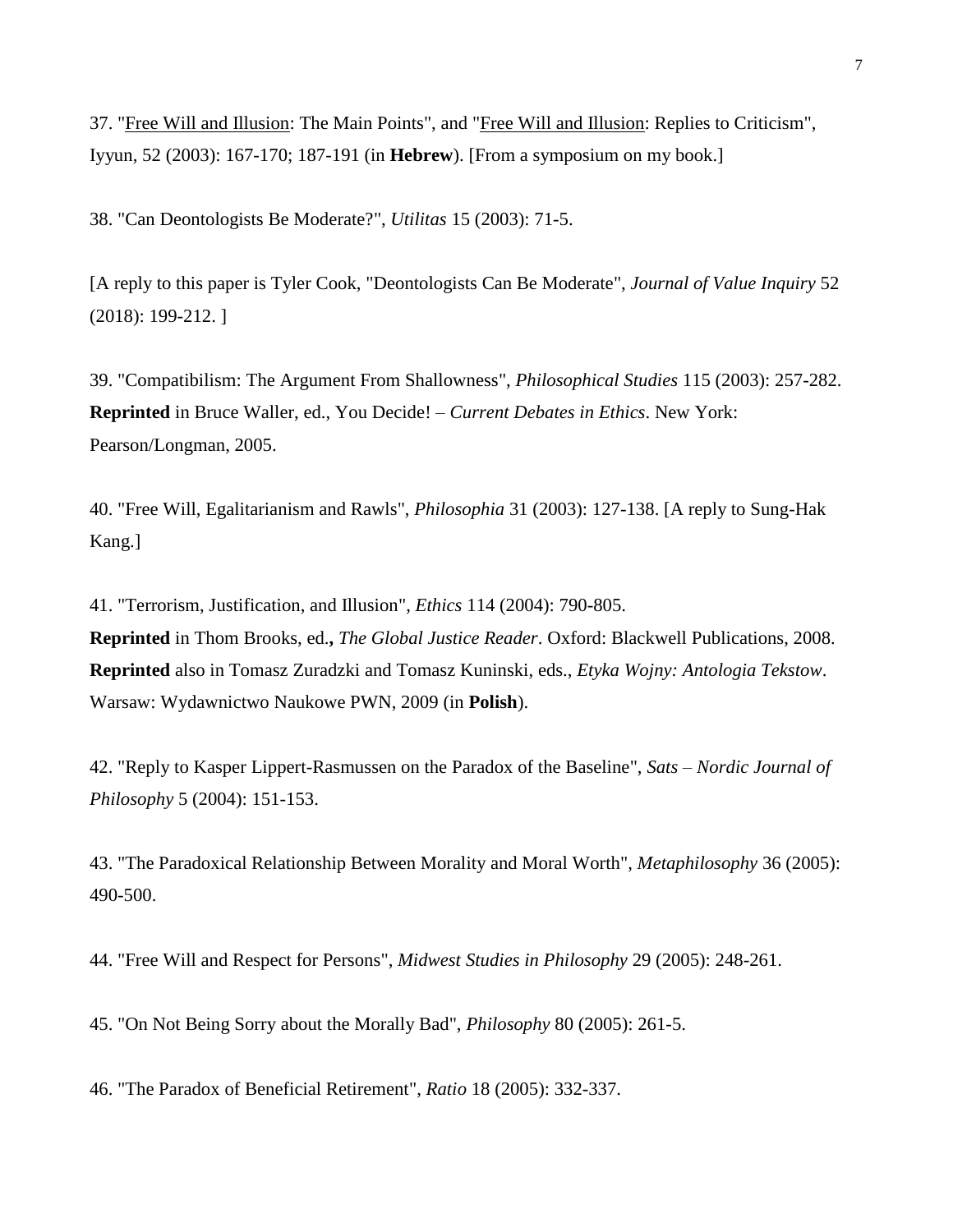[A reply to this paper is James Lenman, **"**Why I Have No Plans to Retire: In Defence of Moderate Professional Complacency**"**, *Ratio* 20 (2007): 241-246.]

[Another reply to this paper is Ronald J. Manheimer, **"**The Paradox of Beneficial Retirement: A Journey into the Vortex of Nothingness**"**, *Journal of Aging, Humanities, and the Arts* 2 (2008): 84-98.]

[A third reply to this paper is Gerald Lang, "Jobs, Institutions and Beneficial Retirement", *Ratio* 27 (2014): 205-221.]

47. "Choice-Egalitarianism and the Paradox of the Baseline: A Reply to Manor", *Analysis* 65 (2005): 333-337.

48. "The Paradox of Moral Complaint", *Utilitas* 18 (2006): 284-290.

[A reply to this paper is Talia Shaham, "Is There a Paradox of Moral Complaint?", *Utilitas* 23 (2011): 344-351.]

[Another reply to this paper is Piovarchy, Adam, "A Second-Personal Solution to the Paradox of Moral Complaint" *Utilitas* 33 (2020): 111-117.]

49. "Some Thoughts on Terrorism, Moral Complaint, and the Self-reflexive and Relational Nature of Morality", *Philosophia* 34 (2006): 65-74.

50. "Control, Desert, and the Difference Between Distributive and Retributive Justice", *Philosophical Studies* 131 (2006): 511-524.

[A reply to this paper is Jeffrey Moriarty, "Smilansky, Arneson, and the Asymmetry of Desert", *Philosophical Studies* 162 (2013): 537-545.]

51. "The Paradox of Beneficial Retirement: A Reply to Lenman", *Ratio* 20 (2007): 348-351.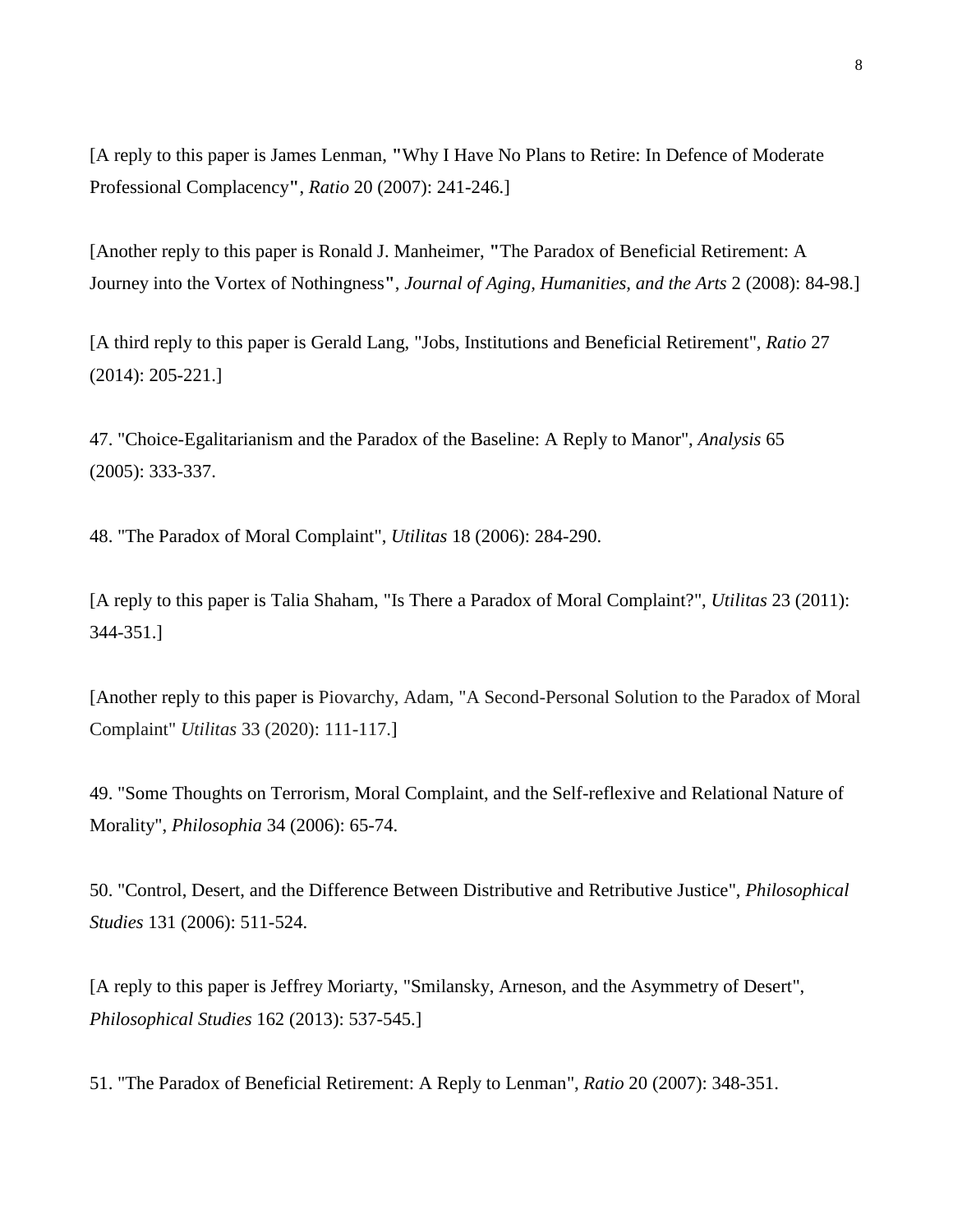52. "Determinism and Prepunishment: The Radical Nature of Compatibilism", *Analysis* 67 (2007): 347-349.

[A reply to this paper is Stephen Kearns, "Compatibilism Can Resist Prepunishment: A Reply to Smilansky", *Analysis* 68 (2008): 250-253.]

[Another reply to this paper is Helen Beebee, "Smilansky's Alleged Refutation of Compatibilism", *Analysis* 68 (2008): 258-260.]

[A third reply to this paper is Matt Talbert, "Compatibilism, Common Sense, and Prepunishment", *Public Affairs Quarterly*, 23 (2009): 325-35.]

[Another reply to this paper is Michael Robinson, "A Compatibilist-Friendly Rejection of Prepunishment", *Philosophia* 38 (2010): 589-594.]

[A fifth reply to this paper is Ryan Lake, "Compatibilist Objections to Prepunishment", *Florida Philosophical Review* 10 (2010): 7-15.

[Another reply to this paper is Goran Duus-Otterstrom, "Pre-Bestraffing Och Forkunskap", *Tidskrift For Politisk Filosofi* 2 (2010), 6-20 (in **Swedish**).

[A seventh reply to this paper is Bill Wringe, "Pre-punishment, Communicative Theories of Punishment, and Compatibilism", *Pacific Philosophical Quarterly* 93 (2012): 125-136.]

53. "Prepunishment For Compatibilists: A Reply to Kearns", *Analysis* 68 (2008): 254-257.

54. "More Prepunishment For Compatibilists: A Reply to Beebee", *Analysis* 68 (2008): 260-263.

55. "Fischer's Way: The Next Level", in a symposium on John Martin Fischer's My Way, *Journal of Ethics* 12 (2008): 147-155.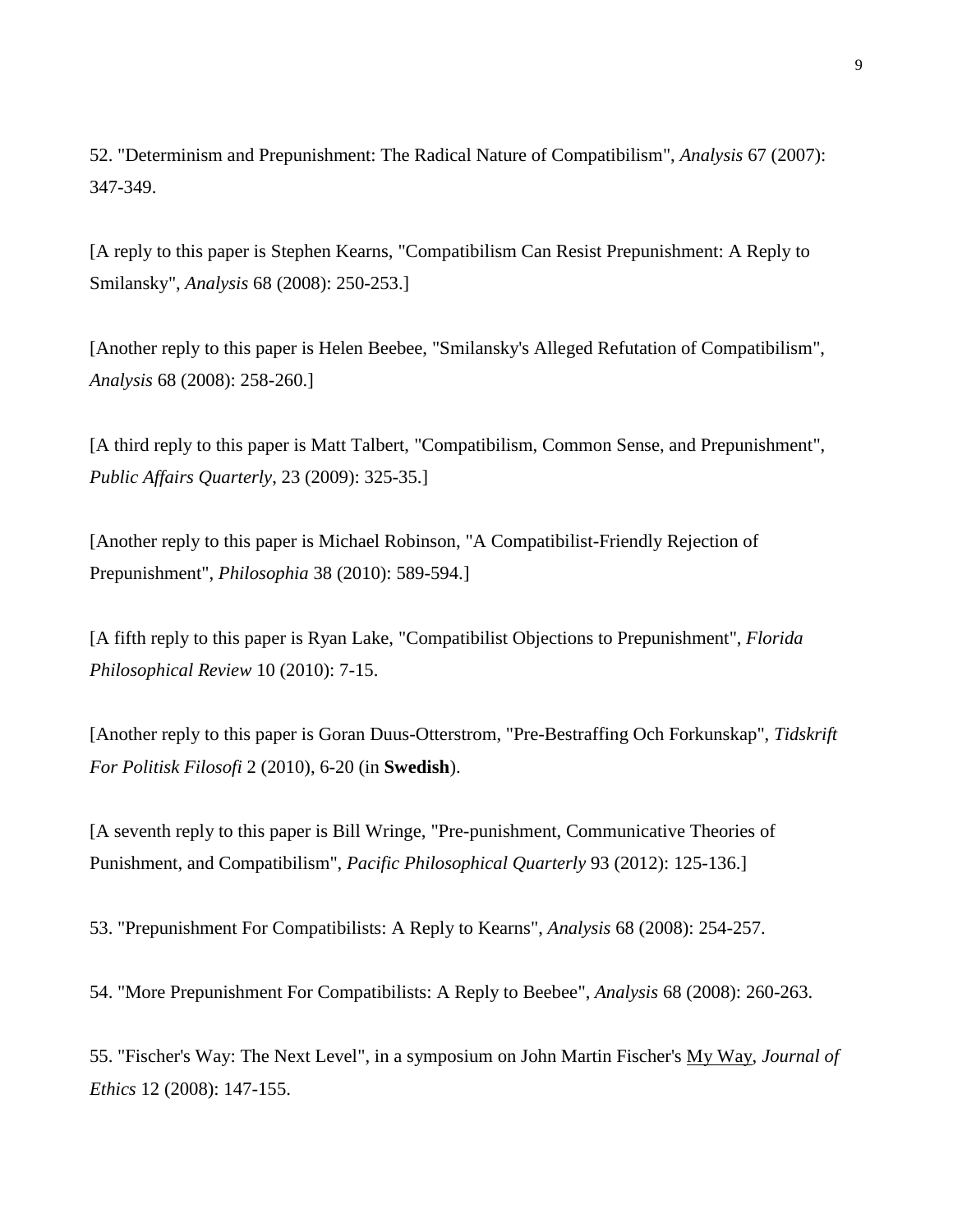[A reply to this paper is John Martin Fischer, "My Way and Life's Highway: Replies to Steward, Smilansky and Perry" *Journal of Ethics* 12 (2008): 167-189.]

56. "Free Will and Fairness", in Nick Trakakis and Daniel Cohen, eds., *Essays on Free Will and Moral Responsibility*. Cambridge: Scholars Publishing, 2008.

57. "Free Will: Some Bad News", in Joseph Keim Campbell, Michael O'Rourke, and Harry S. Silverstein, eds., *Action, Ethics and Responsibility*. Cambridge, Mass: MIT Press, 2010.

58. "When Does Morality Win?", *Ratio* 23 (2010): 102-110.

59. "If Knowledge Is Good, We Are Always Born Too Early", *Journal of Value Inquiry* 44 (2010): 55- 59.

60. "Moral Demands, Moral Pragmatics, and Being Good", *Utilitas* 22 (2010): 303-308.

61. "Hard Determinism and Punishment: A Practical *Reductio*", *Law and Philosophy* 30 (2011): 353- 367.

[A reply to this paper is Neil Levy, "Skepticism and Sanction", *Law and Philosophy* 31 (2012): 477-493.]

62. "On the Common Lament, That a Person Cannot Make Much Difference in This World", *Philosophy* 87 (2012): 109-122.

63. "A Problem about the Morality of Some Common Forms of Prayer", *Ratio* 25 (2012): 207-215. **Reprinted** in a shortened version under the title "A Moral Problem about Prayer", *Think* 13 (2014): 105-113.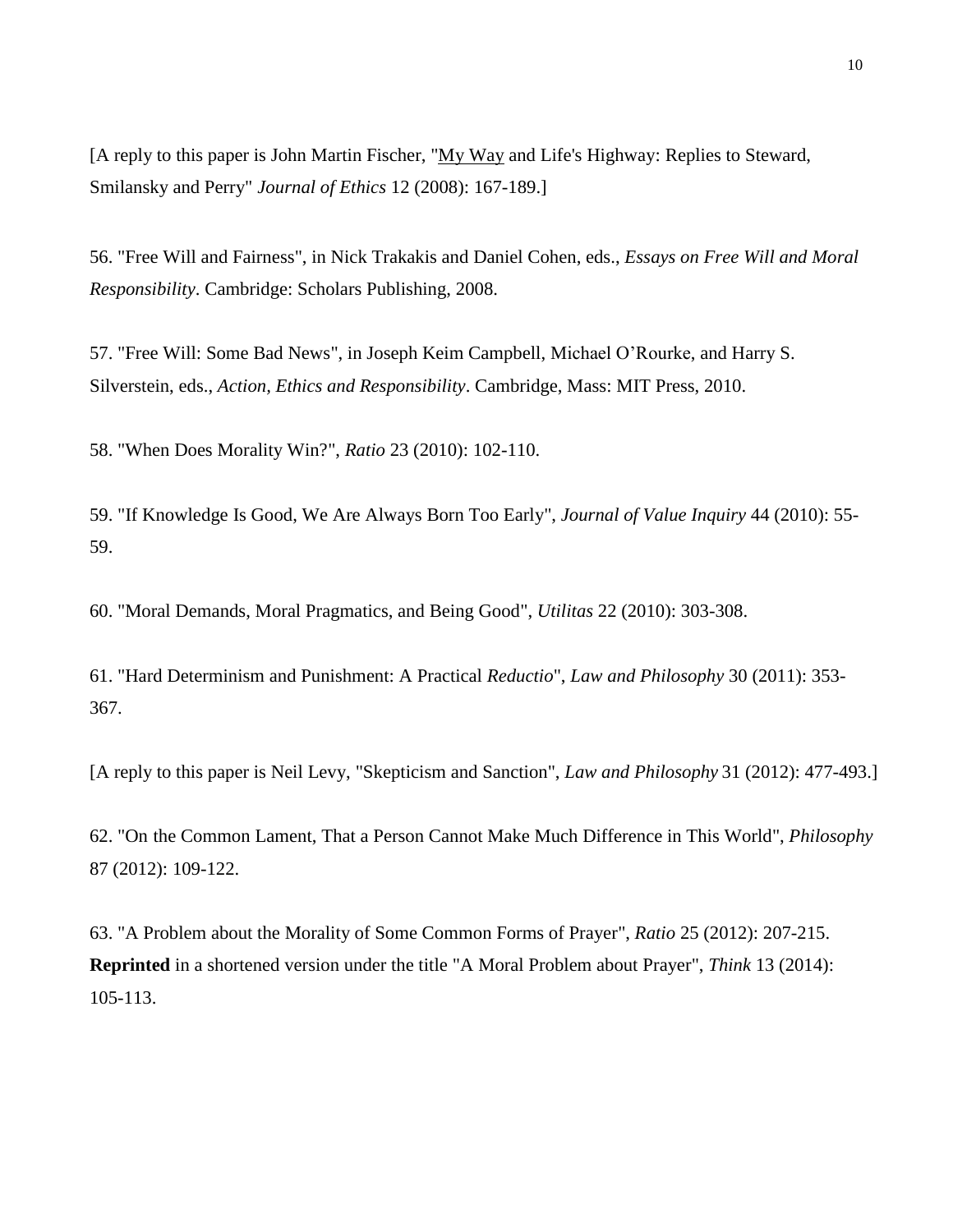**Reprinted, in Polish translation,** "O watpliwei moralności pewnych rozpowszechnionych form modlitwy", *Rocczniki Filozoficzne* (Annals of Philosophy) 64 (2016): 7-16. [A symposium on my paper, with eight replies, appeared in the journal *Rocczniki Filozoficzne* 64 (2016) (in **Polish**).]

[A reply to this paper is Daniel Peterson, "Is Praying for the Morally Impermissible Morally Permissible? ", *International Journal of Philosophy and Theology* 75 (2014): 254-264.]

64. "Life is Good", in a symposium on David Benatar's Better Never to Have Been, *South African Journal of Philosophy* 31 (2012): 69-78.

**To be reprinted** in Thaddeus Metz, ed., *Contemporary Anti-Natalism.* London: Routledge, 2023.

65. (Juha Räikkä and Saul Smilansky) "The Ethics of Alien Attitudes", special issue on Neuroethics, *Monist* 95 (2012): 511-532.

66. "Free Will and Moral Responsibility: The Trap, the Appreciation of Agency, and the Bubble", *Journal of Ethics* 16 (2012): 211-239.

67. "Why Moral Paradoxes Matter: 'Teflon Immorality' and the Perversity of Life", *Philosophical Studies*, 165 (2013): 229-243.

68. "A Difficulty Concerning Compensation", *Journal of Moral Philosophy* 10 (2013): 329-337.

69. "The Paradox of Moral Complaint: A Reply to Shaham", *Utilitas* 25 (2013): 277-282.

70. "Free Will as a Case of 'Crazy Ethics'", in Gregg Caruso, ed., *Exploring the Illusion of Free Will and Moral Responsibility*. Lexington Books, 2013.

71. "Morally, Should We Prefer Never to Have Existed?", *Australasian Journal of Philosophy* 91 (2013): 655-666.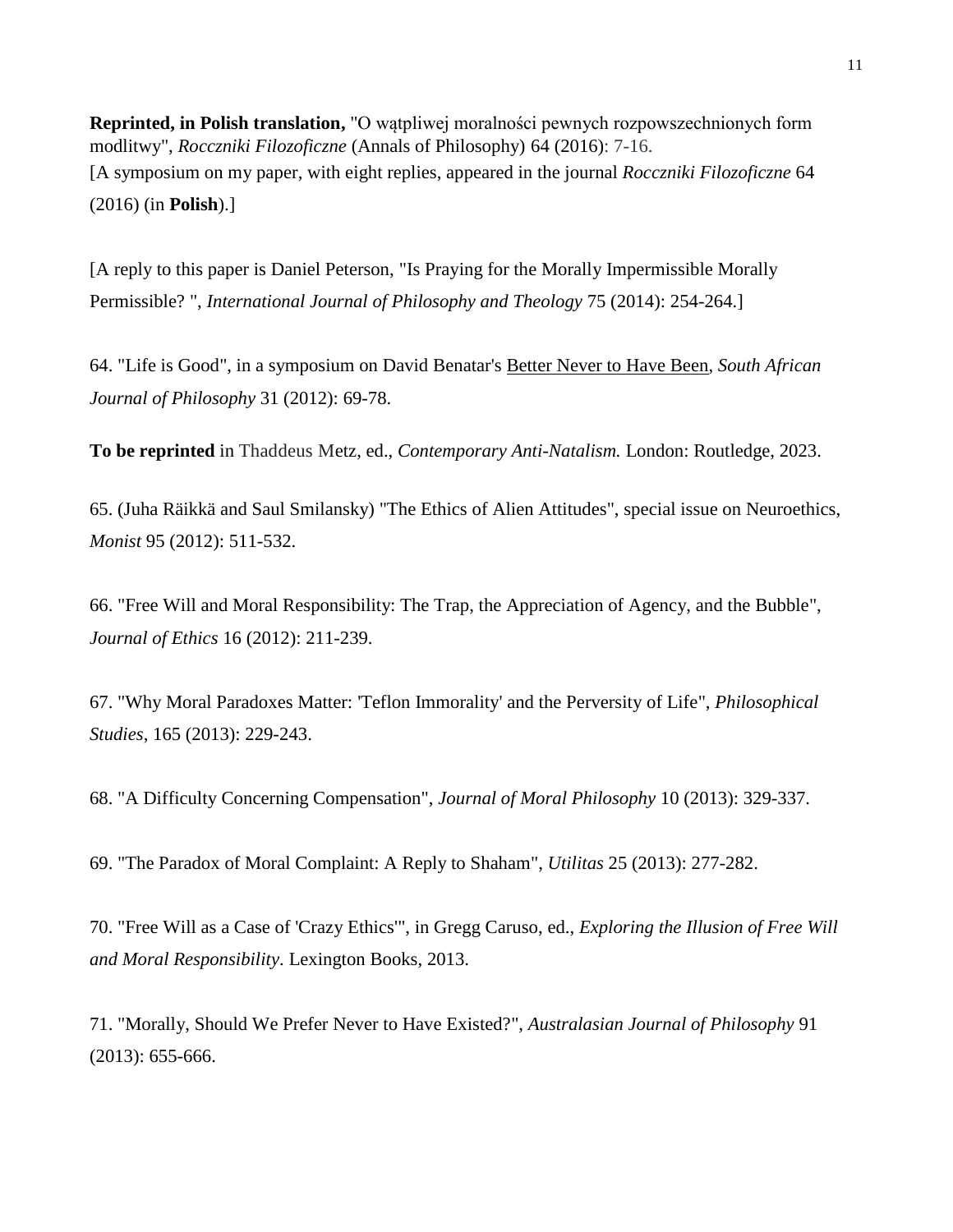[A reply to this paper is Sean Johnson "Morally, We Should prefer to Exist: A Response to Smilansky", *Australasian Journal of Philosophy* 93 (2015): 1-5.]

72. "Just Harmful? Discussion of Kasper Lippert-Rasmussen's *Born Free and Equal? A Philosophical Inquiry into the Nature of Discrimination*", *Jerusalem Review of Legal Studies* 9 (2014): 151-157.

73. "Reflections on Equality, Value and Paradox", special issue in honor of Juha Räikkä, *Res Cogitans* 10 (2015): 45-60.

74. "Some Reflections on Hanoch Ben-Yami's Defense of Compatibilism", *Iyyun* 64 (2015): 77-81.

[A reply to this paper is Hanoch Ben-Yami "On Free Will and on the Nature of Philosophy: Responses to Smilansky and Lurie", *Iyyun* 64 (2015): 89-96.]

75. "Gratitude: The Dark Side", in David Carr, ed., *Perspectives on Gratitude*. New York: Routledge, 2016.

76. "Parfit on Free Will, Desert, and the Fairness of Punishment", *Journal of Ethics*, special issue on moral responsibility, 20 (2016): 139-148.

77. "Pereboom on Punishment - Funishment, Innocence, Motivation, and Other Difficulties", *Criminal Law and Philosophy*, symposium on Derk Pereboom's Free Will, Agency, and Meaning in Life, 11 (2017): 591-603.

[A reply to this paper is Derk Pereboom, "A Defense of Free Will Skepticism: Replies to Commentaries by Victor Tadros, Saul Smilansky, Michael McKenna, and Alfred R. Mele on Free Will, Agency, and Meaning in Life", *Criminal Law and Philosophy* 11 (2017): 617-636.

78. "The Nonidentity Problem: United and Unconquered", in S. Matthew Liao and Colin O'Neil, eds., *Current Controversies in Bioethics*. New York: Routledge, 2017.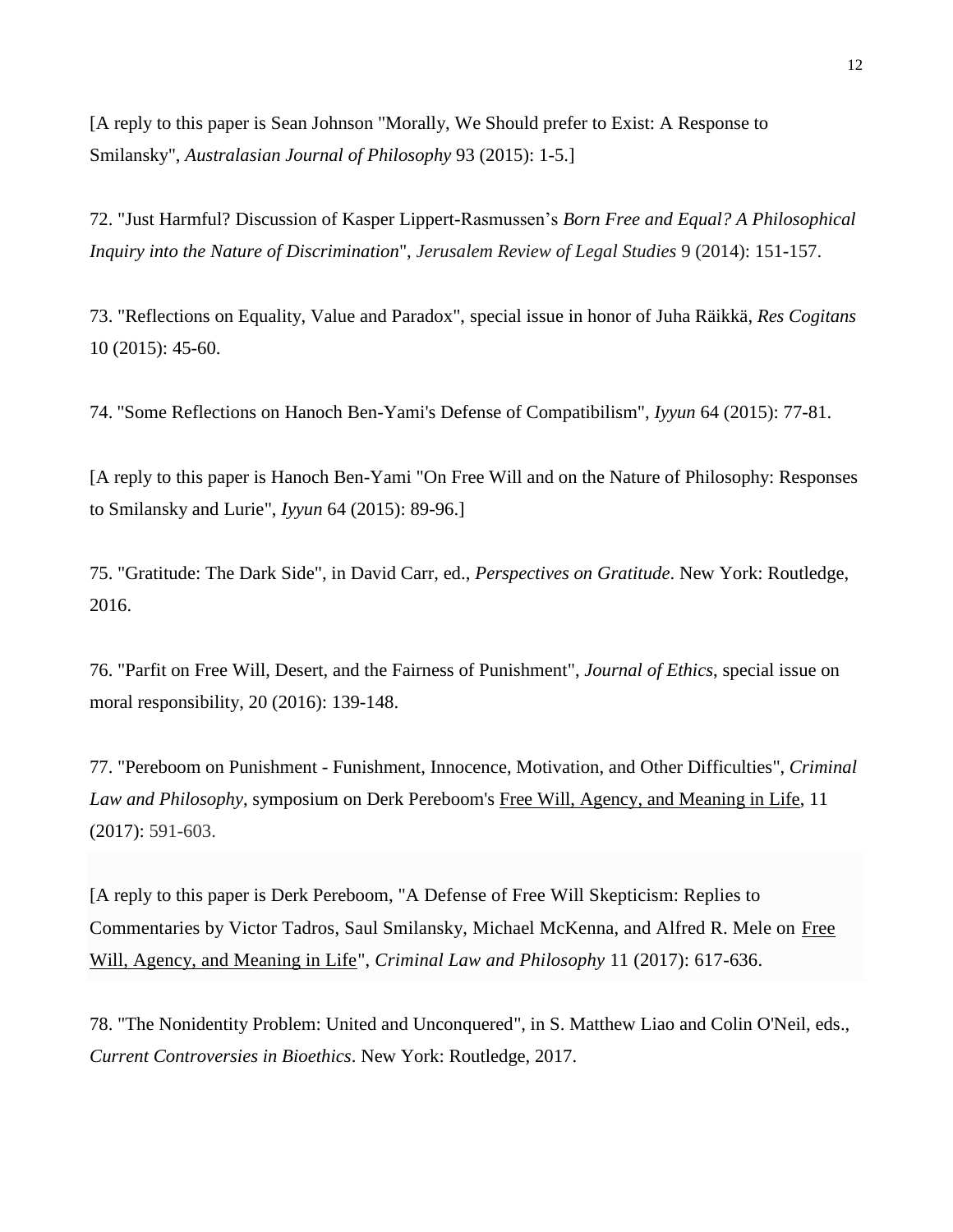79. "Nonstandard Views", in Meghan Griffith, Neil Levy and Kevin Timpe, eds., *The Routledge Companion to Free Will*. New York: Routledge, 2017.

80. "Punishing the Dead", *Journal of Value Inquiry*, special issue on death, 52 (2018): 169-177.

81. "Free Will, Understanding and Justification: Terrorism, Israel, and the Palestinians", in Gregg Caruso, ed., *Ted Honderich on Consciousness, Determinism, and Humanity* (Palgrave Macmillan, 2018).

82. "Free Will Denial and Deontological Constraints", in Elizabeth Shaw, Derk Pereboom, and Gregg D. Caruso, eds. *Free Will Skepticism in Law and Society*. New York: Cambridge University Press, 2019.

83. "The Good, the Bad, and the Nonidentity Problem: Reflections on Jewish History", in Sam Lebens, Dani Rabinowitz and Aaron Segal, eds., *Jewish Philosophy in an Analytic Age*, Oxford: Oxford University Press, 2019.

84. "A Hostage Situation", *Journal of Philosophy* 116 (2019): 447-466.

[A reply to this paper is David Doron Yaacov, "A Pluralist on the Trolley", *Philosophia* DOI: [10.1007/s11406-022-00509-9\]](http://dx.doi.org/10.1007/s11406-022-00509-9)

85. "We Are All in this Life Together", *Iyyun* 68 (2020): 85-93.

86. "The Moral Evaluation of Past Tragedies: A New Puzzle", *Journal of Moral Philosophy* 17 (2020): 188-201.

87. "Should We Sacrifice the Utilitarians First?", *Philosophical Quarterly* 70 [\(2020\):](https://doi.org/10.1093/pq/pqaa003) 850-867.

88. (Saul Smilansky and Juha Räikkä) "Black Magic and Respecting Persons - Some Perplexities", *Ratio* 33 (2020): 173-183.

89. "Do You Have to Reply to This Paper?', *Philosophia* [https://doi.org/10.1007/s11406-020-00294-3.](https://doi.org/10.1007/s11406-020-00294-3)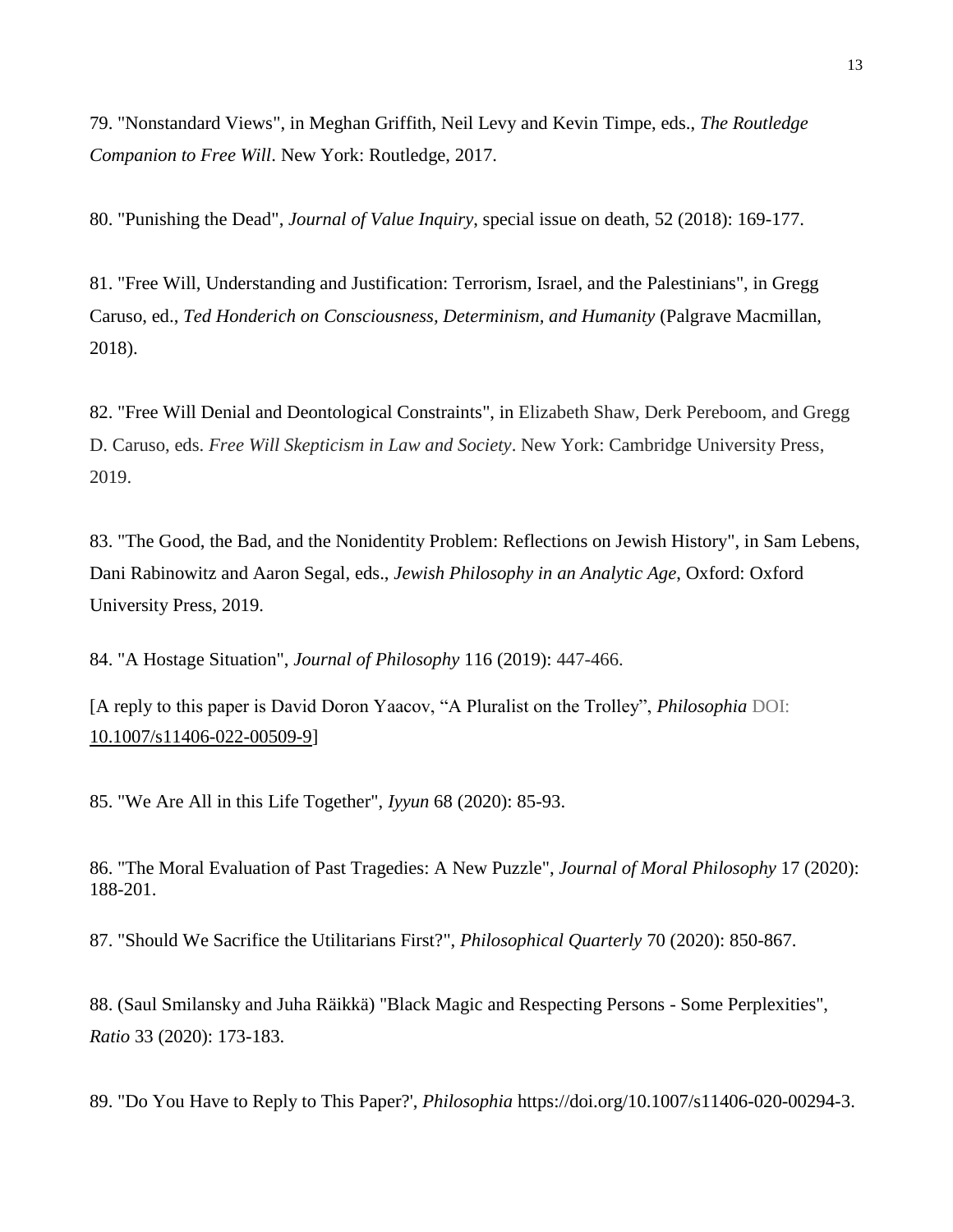90. "The Idea of Moral Duties to History", *Philosophy* 96 (2021): 155-179.

91. "A Puzzle About Self-Sacrificing Altruism", *Journal of Controversial Ideas* 1 (2021): [10.35995/jci01010007](http://dx.doi.org/10.35995/jci01010007)

92. "Three Kinds of Failure", *Iyyun* 69 (2021): 299-313.

93. "Overpunishment and the Punishment of the Innocent", *Analytic Philosophy*, DOI: 10.1111/phib.12235.

94. "Contribution, Replaceability and the Meaning of Our Lives", *Theoria* 87 (2021): 1481-1496.

95. "Illusionism", in Derk Pereboom and Dana Nelkin, eds., *Oxford Handbook of Moral Responsibility*. New York: Oxford University Press, 2022.

96. "Two Concepts of Effort", *Philosophia* https://doi.org/10.1007/s11406-022-00494-z.

97. "Paradoxes and Meaning in Life", in Iddo Landau, ed., *Oxford Handbook for Meaning in Life*. Oxford: Oxford University Press, 2022.

98. "Denialism", in Joe Campbell, Kristin M. Mickelson & V. Alan White, eds., the *Wiley Companion to Free Will*, 2022.

99. "Normative Pluralism and Autonomous Vehicles", in Ryan Jenkins, Tomáš Hříbek and David Černý, eds., *AV Ethics: Beyond the Trolley Problem*. New York: Oxford University Press, 2022.

100. "Fortunate Misfortune Revisited: Questions and Implications", *Rocczniki Filozoficzne* (Annals of Philosophy), forthcoming.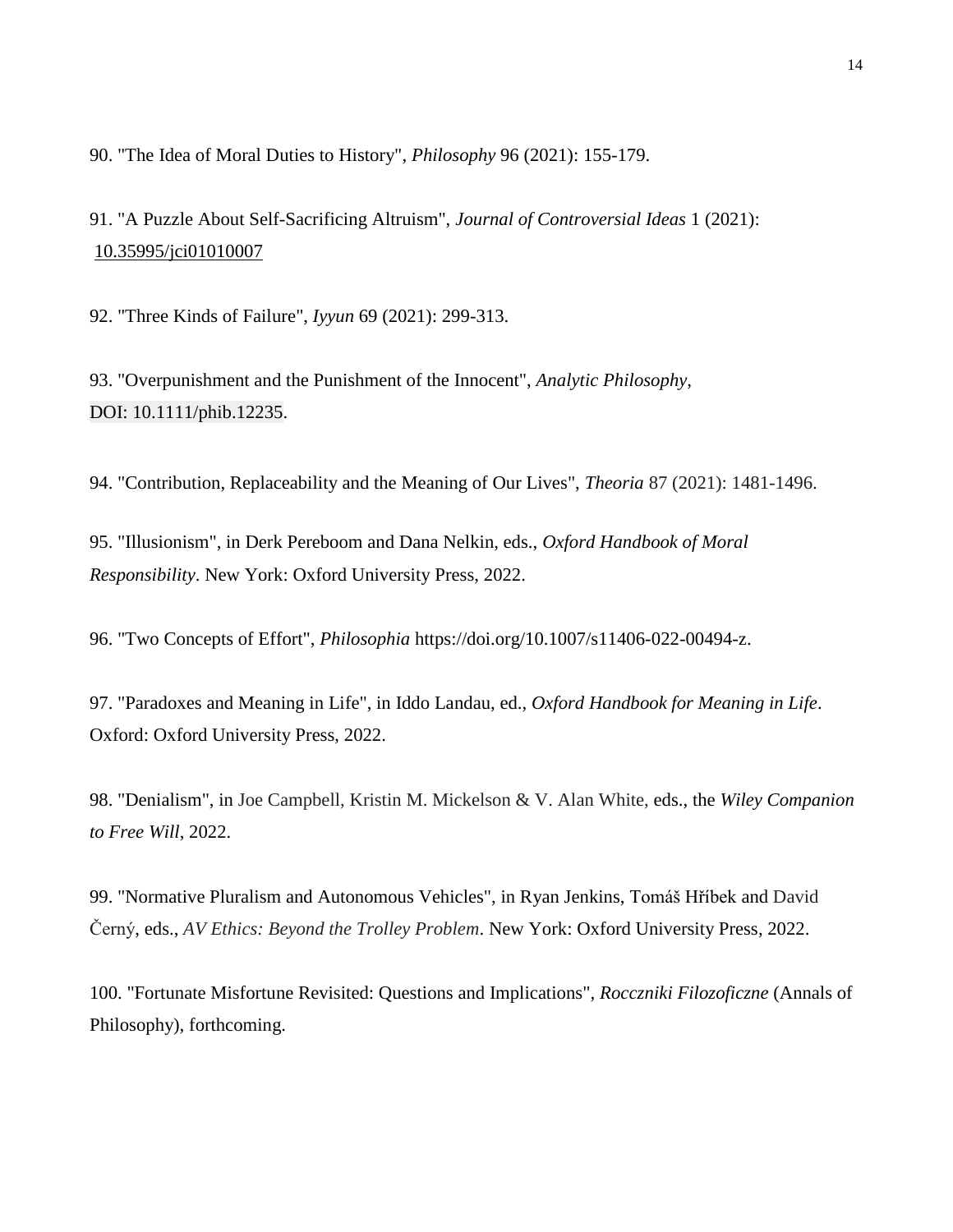#### # SELECTED ADDITIONAL PUBLICATIONS

1. "Free Will: The Positive Role of Illusion", Invited Session on Free Will, Panel together with John Martin Fischer and Robert Kane, *Proceedings of the 20th World Congress of Philosophy* 2 (1999): 143-152.

2. "A Dialogue on Free Will", in Sofia Bonicalzi and Mario De Caro, eds., "Free Will. Thirty Points of View", *Meth*ò*de* 2 (2013): 186-190.

3. "Introduction" to Robert Kane and Carolina Sartorio, *Do We Have Free Will? A Debate*. New York: Routledge, 2021.

4. "A Short Argument for Belief in Progress", *Think* 21 (2022): 51-56.

5. "Free Will", in Giuseppe Veltri, ed. *Encyclopaedia of Scepticism and Jewish Tradition*, Brill, forthcoming.

# CONFERENCE PARTICIPATION (A SELECTION)

1. "The Impossibility of Implementing Justice and the Ethical Necessity of Illusion". In the conference "Dilemmas of Justice: Rawlsian Theory and the Arab-Israeli Conflict", Tel-Aviv University, 30 May 1993.

2. "I Will Do So Only If Others Join". American Philosophical Association / Eastern Division conference, Atlanta, Georgia; 29 December 1993.

3. "The Utilitarian Identity Problem". American Philosophical Association / Pacific Division conference, Los Angeles, California; 1 April 1994.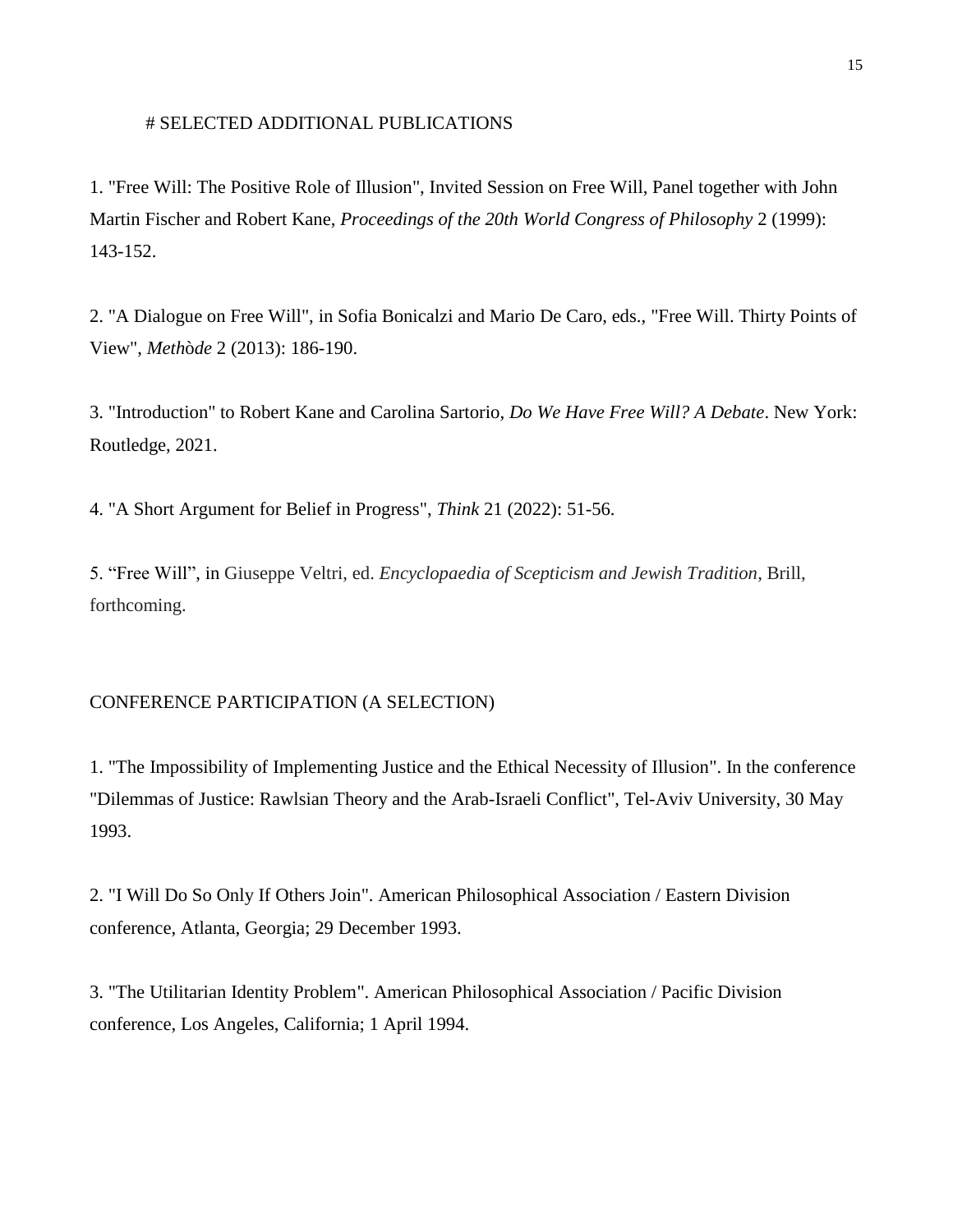4. "Nagel on the Grounds for Compensation". American Philosophical Association / Central Division conference, Kansas City, Missouri; 5 May 1994.

5. "Should I Be Grateful To You For Not Harming Me?" American Philosophical Association / Eastern Division conference, Boston, Massachusetts; December 1994.

6. "Philosophical Reflections on the Intimate Connection Between 'Academic' and 'Freedom'". In the conference "Academic Freedom: Limits, Rights, Obligations", University of Haifa, 20 November 1995.

7. "Moral Legitimacy: Between Reason and Rhetoric". In the conference "Ethics, Law and Communication in an Era of Political Violence and Extremism", University of Haifa, 29 January 1997.

8. "Is Justice Binary?", invited paper. Morrell Studies in Toleration biannual working-group conference "Political Theory and Punishment", York, England U.K.; 10-12 September 1997.

9. "Free Will: The Positive Role of Illusion". Invited Session on Free Will, Panel together with John Martin Fischer and Robert Kane, 20th World Congress of Philosophy, Boston, Massachusetts; 10 August 1998.

10. "Free Will: From Nature to Illusion". Aristotelian Society, London, Invited Address, 20 November 2000.

11. "Reply". Israeli Philosophical Association Annual Meeting, Special Session devoted to my book Free Will and Illusion; 1 March 2001.

12. "Can Deontologists Be Moderate?". Israeli Philosophical Association Annual Meeting; 14 February 2002.

13. "Gratitude, Contribution and Ethical Theory". "The Ethics of Altruism", ALSP conference, London, England UK; April 2002.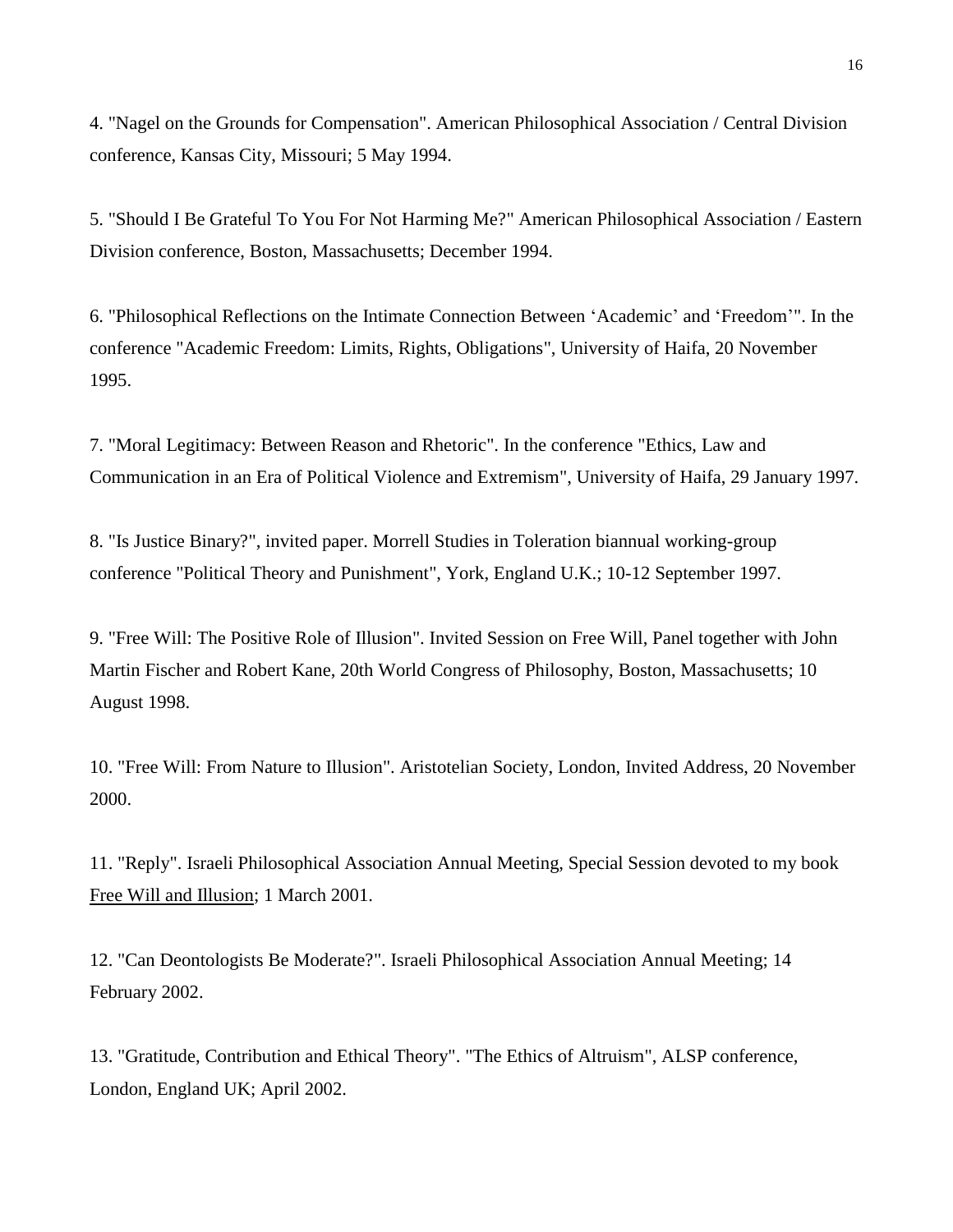14. "Free Will and the Mystery of Modesty". Fourth European Congress for Analytic Philosophy, Lund University, Sweden; 14-18 June 2002.

15. "Equality, Choice, and the Paradox of the Baseline". Israeli Philosophical Association Annual Meeting; 13 February 2003.

16. "Terrorism, Justification and Illusion". "Terrorism and Justice" conference, Georgia State University, Atlanta Georgia USA; 4-6 April 2003.

17. "Fortunate Misfortune: Some Implications", invited paper. "Justice and Responsibility Workshop", University of Copenhagen, 4 December 2003.

18. "Free Will and Illusion", invited paper. "Freedom and Responsibility: Philosophical, Empirical and Cultural Issues" conference, Hanse-Institute for Advanced Study, Bremen, Germany; March 25-28 2004.

19. "The Paradox of Moral Complaint: The Case of the Terrorist". Israeli Philosophical Association Annual Meeting; 17 February 2005.

20. "Free Will, the Strange Role of Time, and Illusion", invited paper. "Moral Psychology and Philosophy of Action" workshop, Nicosia, Cyprus; June 10-12 2005.

21. "The Paradox of Moral Complaint". "Joint Session of the Aristotelian Society and the Mind Association", University of Manchester, England UK; July 8-10 2005.

22. "The Paradox of Moral Complaint". Fifth European Congress for Analytic Philosophy, Lisbon, Portugal; 27-31 August 2005.

23. "Free Will: Why the Mind-Body Problem Probably Doesn't Matter" (in Hebrew), invited paper. A conference on the Mind-Body problem, Tel-Aviv University; 12 January 2006.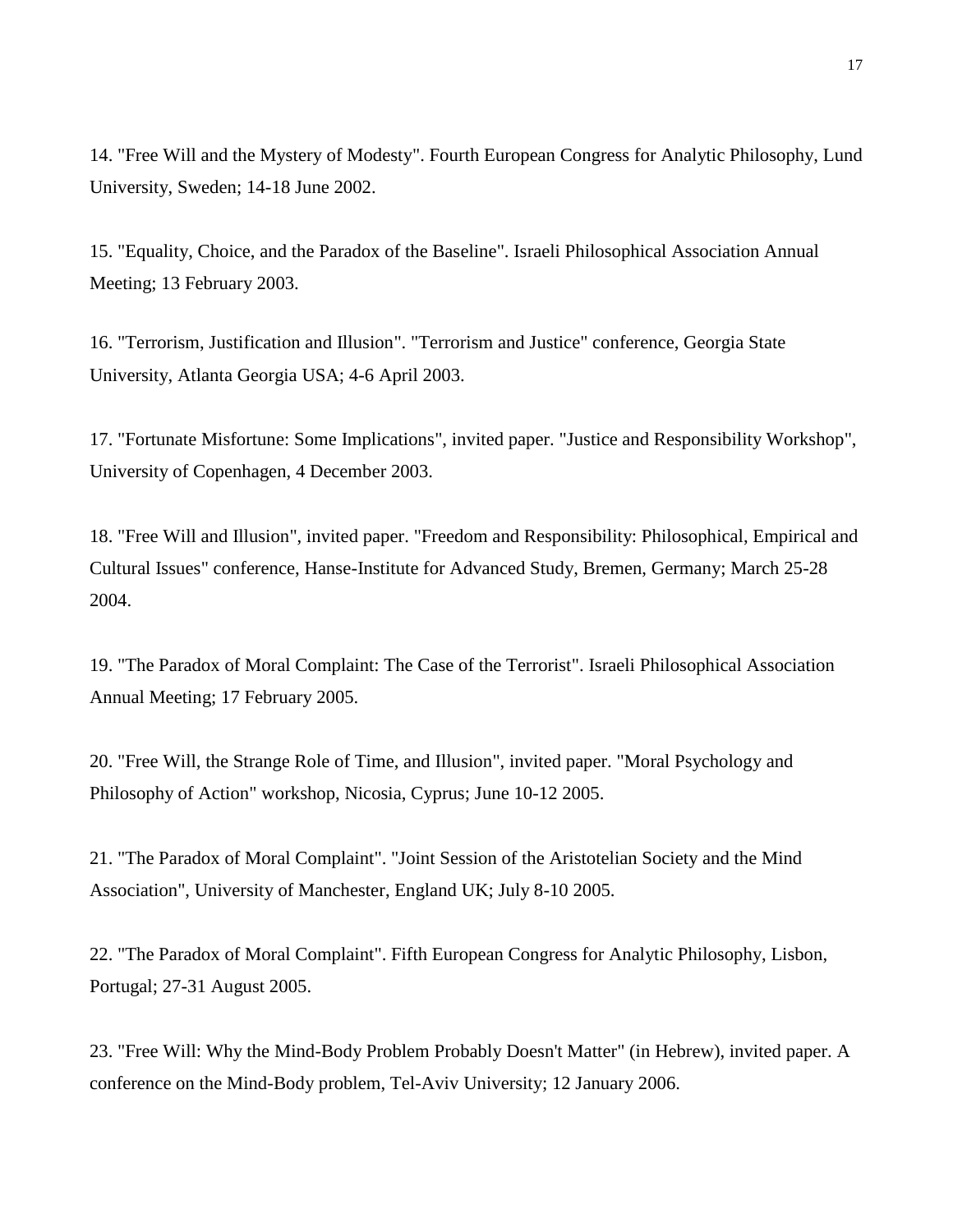24. "Free Will: Some Bad News", invited paper. 9<sup>th</sup> annual INPC conference on "Action, Ethics and Responsibility". Washington State University and the University of Idaho; 30 March-2 April 2006.

25. "The Paradox of Non-Punishment", Israeli Philosophical Association Annual Meeting; 22 February 2007.

26. "When Does Morality Win?", Joint Session of the Aristotelian Society and the Mind Association, University of Bristol, England UK; July 6-9 2007.

27. "Reflections on Equality, Value, and Paradox". Equality conference, Hebrew University of Jerusalem; 12 June 2008.

28. "Moral Paradoxes and the Idea of a Crazy Ethics", Rocky Mountain Ethics Conference, University of Colorado, Boulder; August 8-10 2008.

29. "Something Odd about Morality and Rules", Israeli Philosophical Association Annual Meeting; 22 October 2008.

30. A respondent in a symposium on "Human Freedom and the Brain and Behavioural Sciences". American Philosophical Association / Central Division conference, Chicago, Illinois; 20 February 2009.

31. "Should We Be Sorry That We Exist?", Israeli Philosophical Association Annual Meeting; 6 April 2009.

32. "Moral Paradoxes, Morality in the Future, and the Future of Morality". "Ethics for the 21st Century", Association for Legal and Social Philosophy annual conference, Edinburgh, UK; July 2009.

33. "How Repugnant is the Repugnant Conclusion: A Reply to Huemer", Rocky Mountain Ethics conference, University of Colorado, Boulder; August 6-9 2009.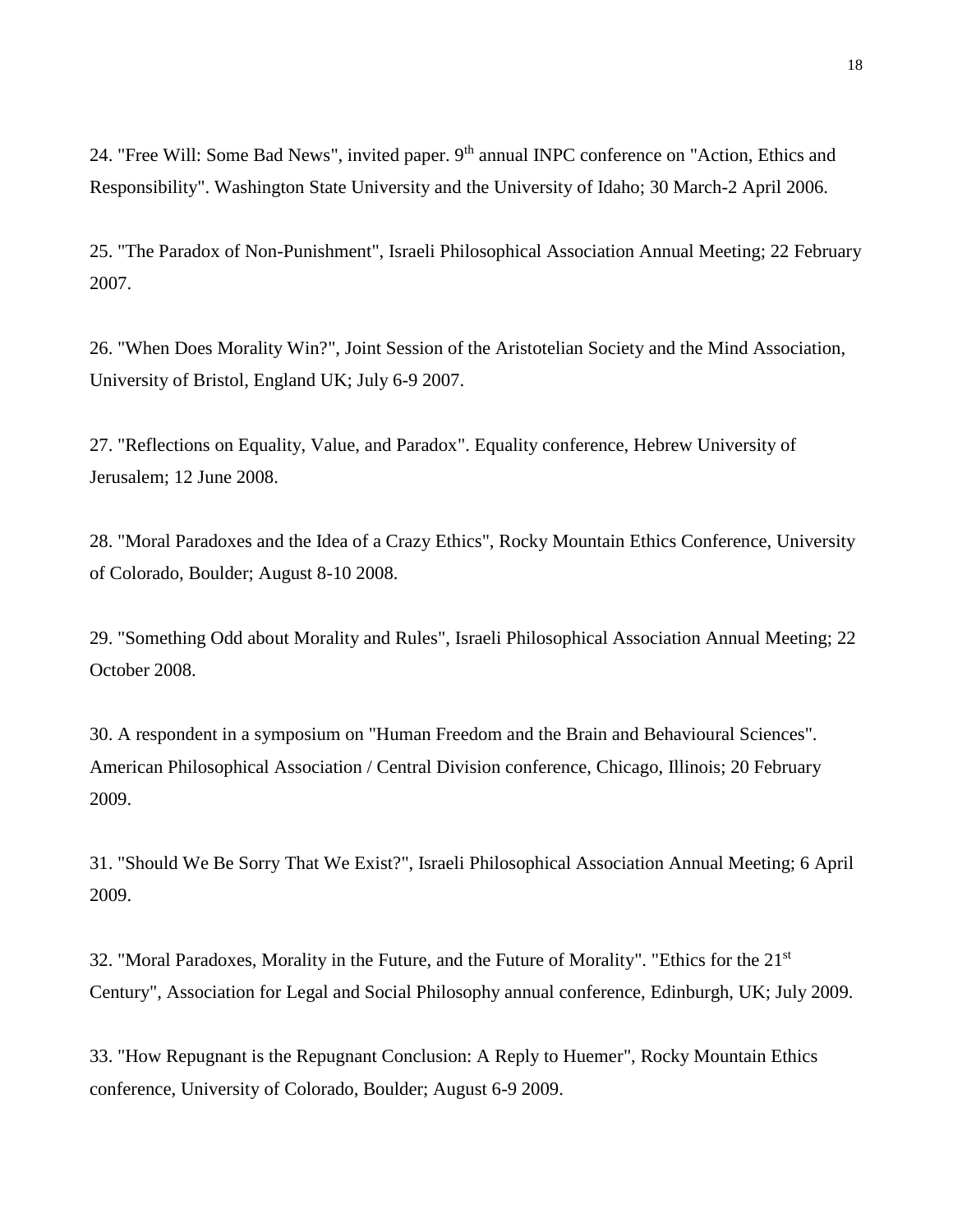34. "A Problem about the Morality of Prayer", Israeli Philosophical Association Annual Meeting; 17 February 2010.

35. "Hard Determinism and Punishment: A Practical Reductio", Bled Workshop in Normative Ethics, Bled, Slovenia; June 7-11 2010.

36. "Should We Be Sorry That We Exist?", British Society for Ethical Theory annual conference, Nottingham, UK; 7-9 July 2010.

37. "Should We Be Sorry That We Exist?", Rocky Mountain Ethics Conference, University of Colorado, Boulder; August 5-8 2010.

38. "A Hostage Situation", British Society for Ethical Theory annual meeting, Oxford, UK; 11-13 July 2011.

39. "A Hostage Situation", Rocky Mountain Ethics Conference, University of Colorado, Boulder; August 4-7 2011.

40. "Forgiving the Germans: An Israeli Perspective", A workshop on political and collective forgiveness, Turku, Finland; 2-3 September 2011.

41. "Life is Good", A workshop on Contemporary Anti-Natalism: The work of David Benatar, Johannesburg, South Africa; 23-4 November 2011.

42. "A Problem about the Moral Evaluation of Past Tragedies", Israeli Philosophical Association Annual Meeting; 14 February 2012.

43. "The Moral Evaluation of Past Tragedies: A New Puzzle", Bled Workshop in Normative Ethics, Bled, Slovenia; June 4-8 2012.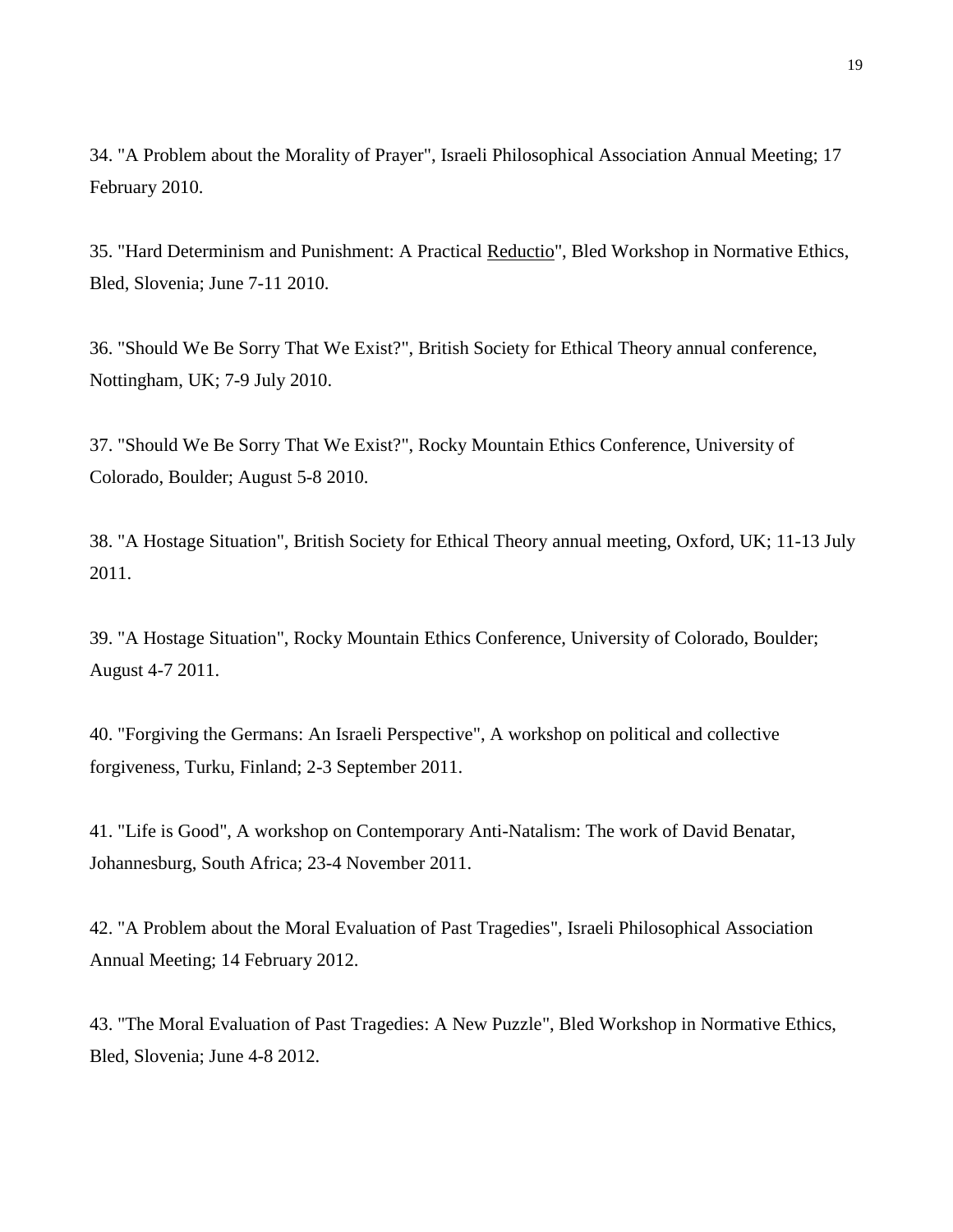44. "Can An Egalitarian Be Very Good?", A workshop on egalitarianism and feasibility, Turku, Finland; 25-6 October 2012.

45. "Is Overpunishment Just as Bad as the Punishment of the Innocent?", Israeli Philosophical Association Annual Meeting; 18 February 2013.

46. "The New Free Will Problem: (Mostly) Moral and Political, Not Metaphysical?", Workshop on free will and politics, London School of Economics, 13-15 June.

47. "Parfit on Punishment?", Society for Applied Philosophy annual conference, Zurich; 28-30 June 2013.

48. "The Moral Evaluation of Past Tragedies: A New Puzzle", Rocky Mountain Ethics Conference, University of Colorado, Boulder; August 5-8 2013.

49. "Gratitude For the Past and the Nonidentity Problem", Workshop on gratitude, Jubilee Centre for Character and Values, University of Birmingham, 22-23 November 2013.

50. "Free Will, Time and Illusion", "Freedom, Determinism and Responsibility" conference, Oxford Brookes University and Queens College, Oxford, 7-8 March 2014.

51. "Free Will, Time and Illusion", "Skepticism about Freedom and Responsibility" workshop, University of Chicago Law School, 11-12 April 2014.

52. "Designer Ethics: Should We Sacrifice the Utilitarians First?", Bled Workshop in Normative Ethics, Bled, Slovenia; June 2-7 2014.

53. "Is Overpunishment as Bad as the Punishment of the Innocent?" Society of Applied Philosophy annual conference, Oxford, 27-29 June 2014.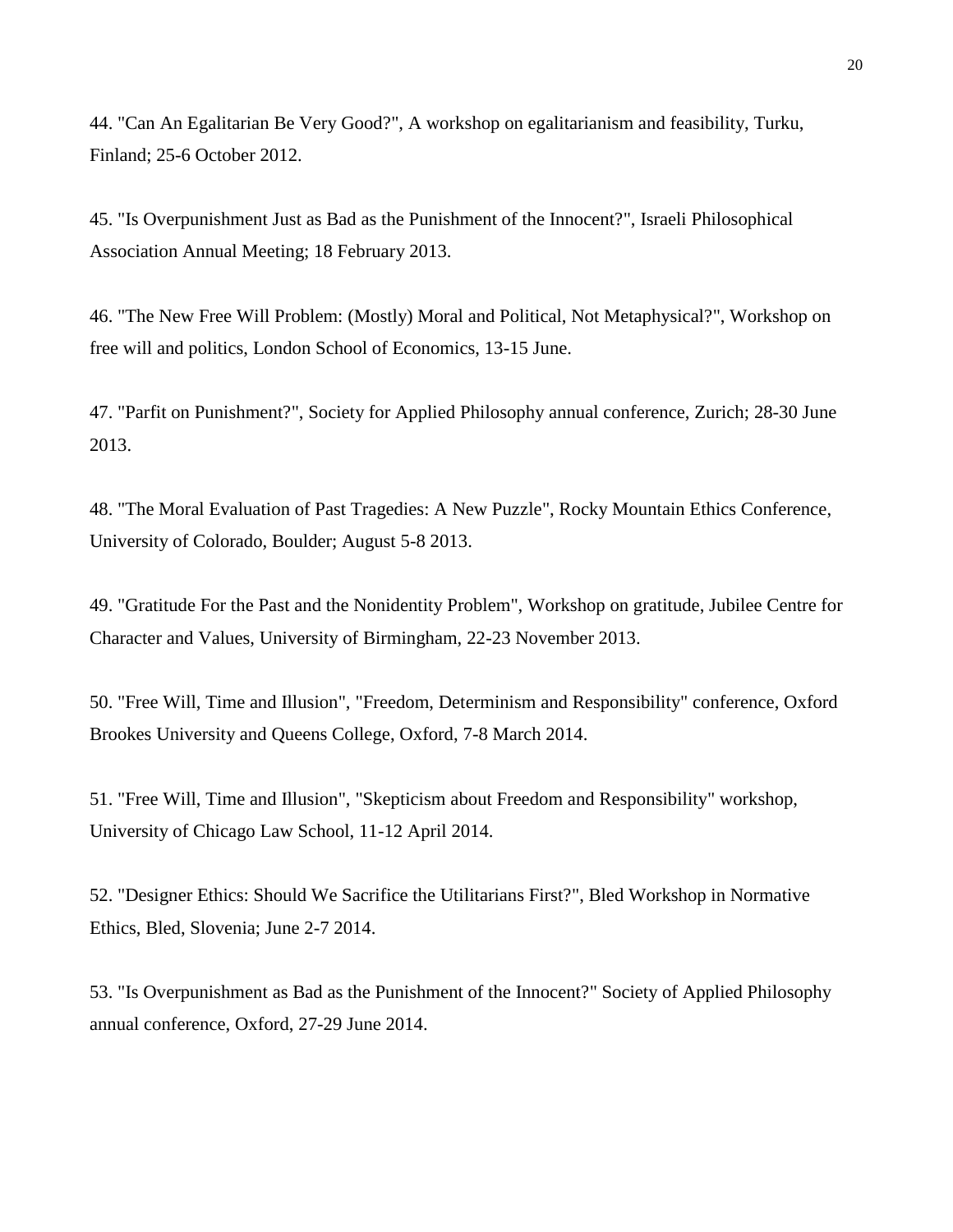54. "Is Overpunishment as Bad as the Punishment of the Innocent?", Justice: Private and Public conference, Turku, Finland; 22-24 October 2014.

55. "Why is Distributive Justice a Difficult Problem?", Israeli Philosophical Association Annual Meeting; 18 February 2013.

56. "In Defence of the Importance of the Nonidentity Problem", Bioethics Workshop, NYU Center for Bioethics, New York; May 22-23 2015.

57. "Free Will, Time and Illusion", Gothenburg Responsibility Project; 18-19 September 2015.

58. "Free Will, Time and Illusion", Zagreb Institute of Philosophy conference; 26-28 January 2016.

59. "Is there a Moral Obligation to Vote in Elections?", Israeli Philosophical Association Annual Meeting; 17 February 2016.

60. "Nonidentity, Indignation and Individualism", Nonidentity problem workshop in Stockholm, Sweden; 10-11 May 2016.

61. A symposium on David Shoemaker's book Responsibility from the Margins, Gothenburg Responsibility Project, Sweden; 24-27 September 2016.

62. "The Hard Determinist Escape from Justice", Symposium on free will and punishment, Human Dignity conference; Utrecht, Netherlands; 11-13 October 2016.

63. "The Hard Determinist Escape from Justice", workshop on free will, Czech Institute for Philosophy and Law ; Prague; 24 May 2017.

64. "The Free Will Problem and My Strange Views on It", Public address, Czech Academy, Prague; 25 May 2017.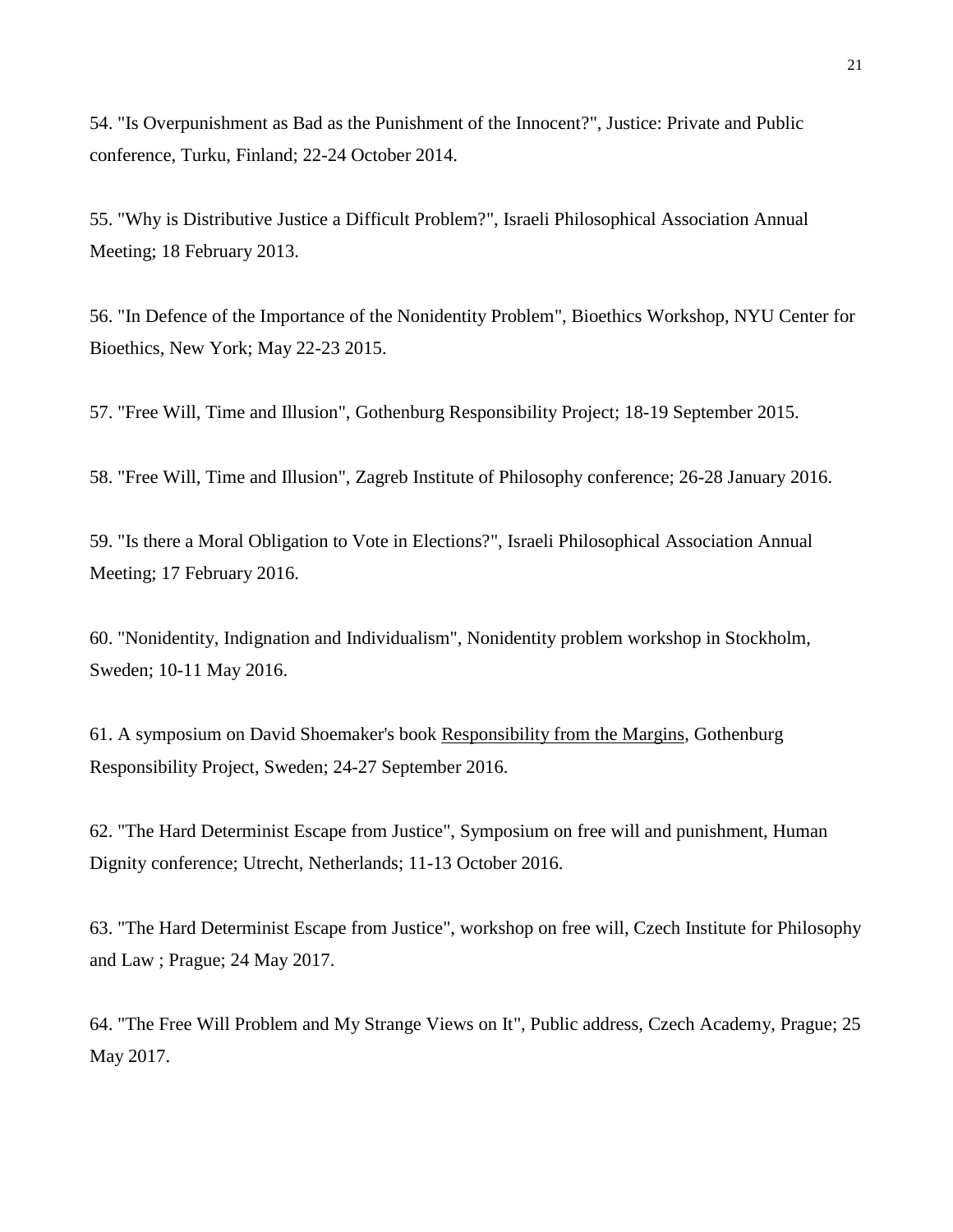65. "Determinism and the Problem of the Individuation of Responsibility", Free Will and Moral Responsibility in Historical and Cultural Perspective" Conference, Bonn, Germany; 22-25 June 2017.

66. "*Scepticism, Dualism and Illusionism: themes on Smilansky*", an international workshop, Gothenburg-Lund Responsibility Project, Lund, Sweden; 6-7 October 2017.

67. "Intellectual Honesty", Israeli Philosophical Association Annual Meeting; 20 February 2018.

68. "Between Parfit and Benatar", in a workshop on the work of David Benatar, Prague; 30 May 2018.

69. "Black Magic and Respect for Persons - Some Paradoxes", Israeli Philosophical Association Annual Meeting; 13 February 2019.

70. "Autonomous Vehicles and Normative Pluralism", in "Autonomous Vehicles: Beyond the Trolley Problem", Prague; June 27-28th 2019.

71. "Suicide, Organ Donation and the Meaning of Life", in the "Second International Conference on Philosophy and Meaning in Life", Tokyo; October 7-9 2019.

72. "Can Egalitarians Complain?", in "G.A. Cohen's Legacy After a Decade", Hebrew University of Jerusalem, 10-11 December 2019.

73. "The Paradoxicality of Self-Sacrificing Altruism", Israeli Philosophical Association Annual Meeting; 26 February 2020.

74. "Can Egalitarians Complain?", Rocky Mountain Ethics Conference, University of Colorado, Boulder; August 13-16 2020 (online).

75. "The Uses of Meta-Desert", The Centre for Moral & Political Philosophy Annual Conference, on "Desert", Hebrew University of Jerusalem; 21-24 June 2021.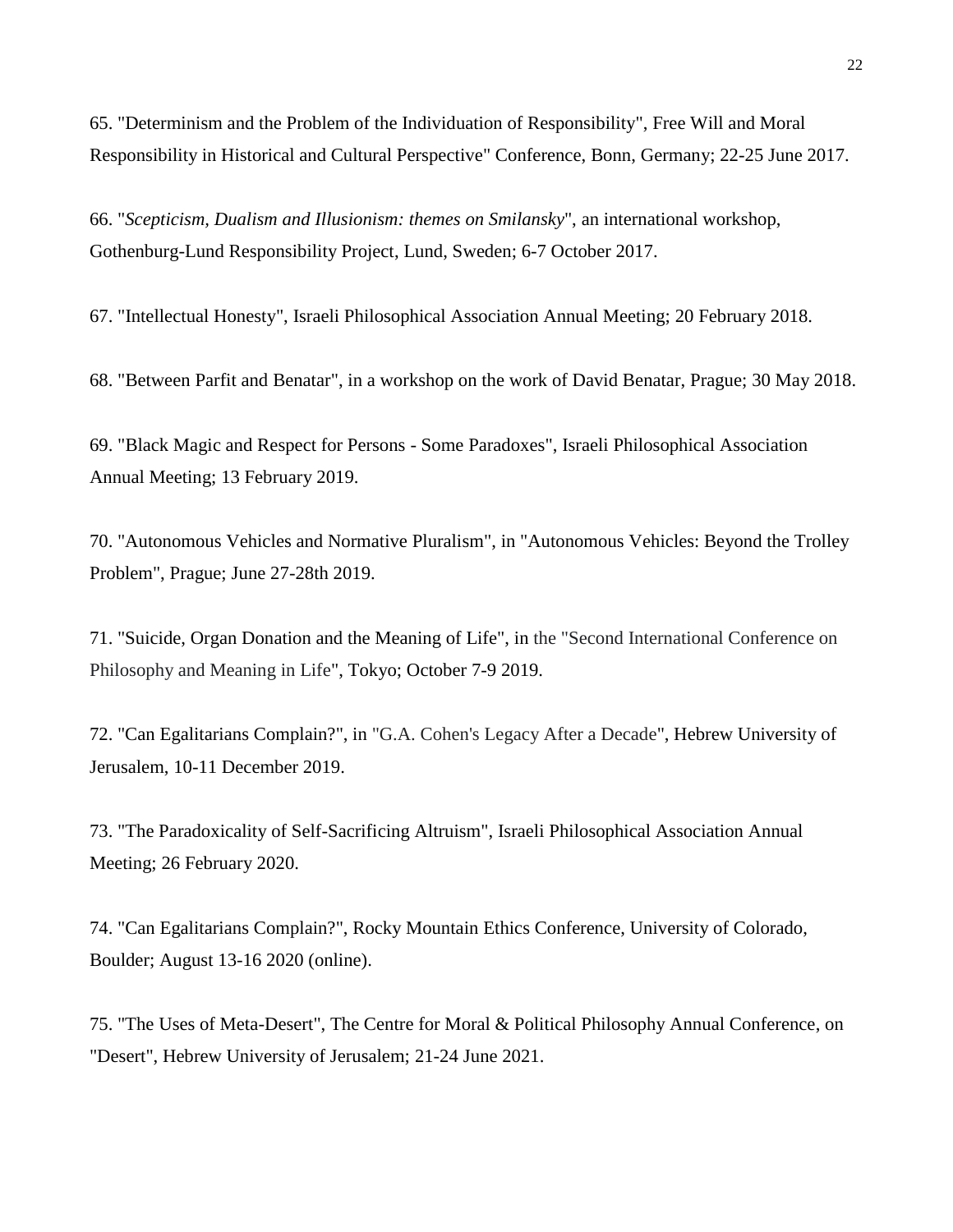76. "Contribution, Replaceability and the Meaning of Our Lives", Israeli Philosophical Association Annual Meeting; 8 July 2021.

77. "Worship for Atheists", in "Worship and the Human" conference, Hebrew University of Jerusalem, July 19-21 2021.

78. "The Outrageous Neglect of Gratitude and Some Reasons Behind It", Gratitude workshop, Stockholm University; October 15-16 2021 (online).

#### COLLOQUIUM TALKS AND OTHER INVITED ADDRESSES (A SELECTION)

1. Neve Ilan, September 12th. 1991: "Morality", a talk in a seminar for Justices of the Peace.

2. Department of Philosophy, Bar-Ilan University, November 17th. 1992: "Should We Be Grateful to Those Who Do Not Harm Us?"

3. Public Lecture, Student Union, the Technion, December 30th. 1992: "Knowledge and Happiness".

4. Department of Philosophy, Tel Aviv University, December 14th. 1994: "The Strange Value of Morality".

5. The "Philosophical Forum of Haifa", 18 February 1996: "What Is Permitted In War?" (panel participant).

6. Department of Philosophy, Ben-Gurion University, 30 April 1996: "Free Will".

7. Faculty of Law, University of Haifa, 8 May 1996: "Should I Be Grateful to You For Not Harming Me?".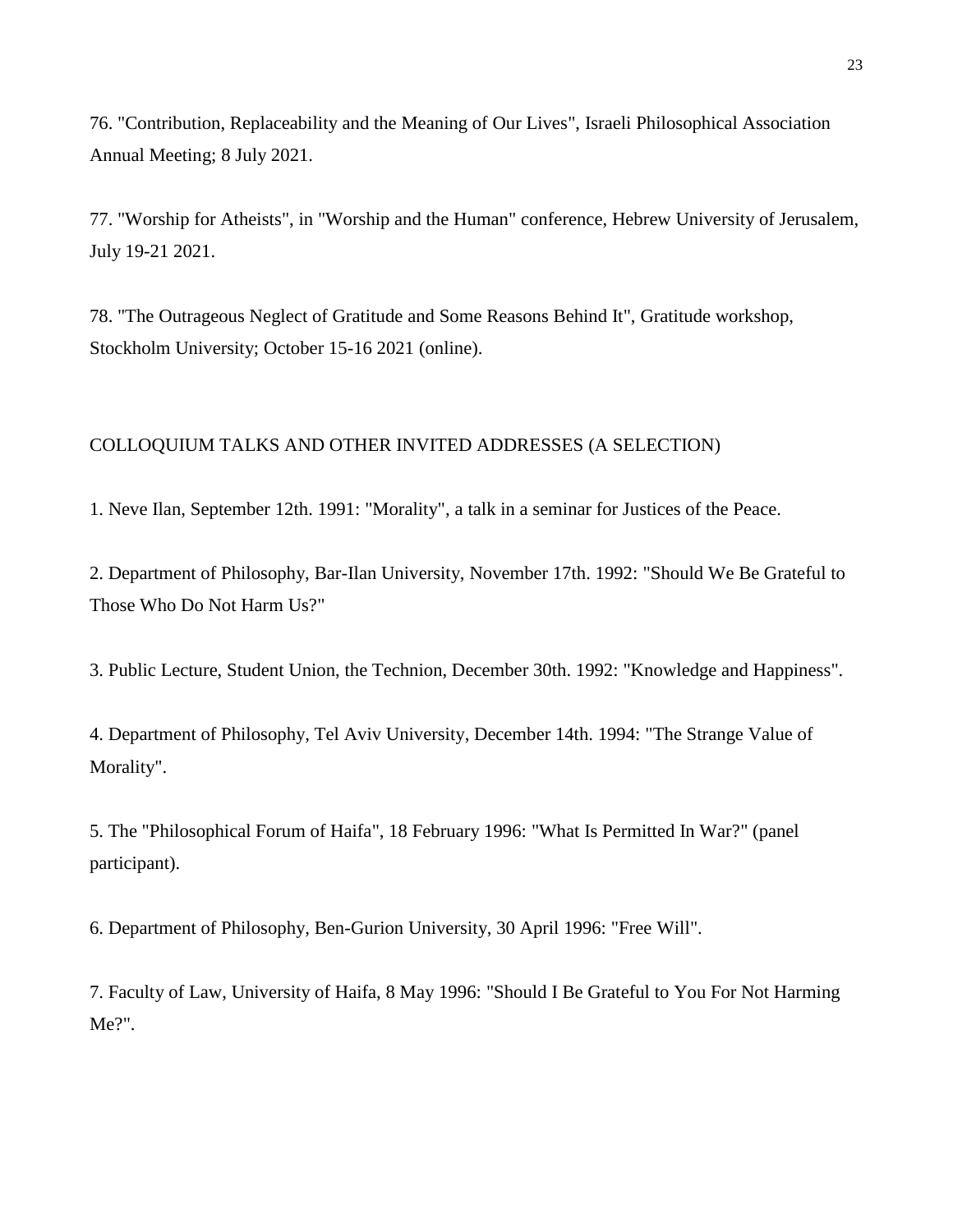8. The Institute for the History and Philosophy of Science and Ideas, Tel-Aviv University, 18 November 1996: "Free Choice: Two Difficult Choices on the Road to a Solution".

9. The "Philosophical Forum of Haifa", 5 January 1998: "Religious and Secular Values" (panel participant).

10. Mishkenot Sha"ananim/Brandies University, 26 February 1998: "Military Ethics" (joint seminar leader).

11. The "Faculty Seminar For Applied and Professional Ethics", University of Haifa, 3 June 1998: "The Trouble With Blackmail".

12. "Ockham Society", Oxford University, 27 October 1998: "Free Will and the "Turn-Around" Argument".

13. Department of Philosophy, University of Reading, 3 November 1998: "Free Will: From Nature to Illusion".

14. Department of Philosophy, University of Cardiff, 7 December 1998: "Free Will: From Nature to Illusion".

15. Department of Philosophy, University of Glasgow, 15 December 1998: "Free Will: From Nature to Illusion".

16. Political Theory Workshop, Nuffield College Oxford, 18 January 1999: "Is Justice Binary?"

17. Department of Philosophy, University of Kent at Canterbury, 27 January 1999: "Free Will: From Nature to Illusion".

18. "Jowett Society", Oxford University, 10 May 1999: "Free Will: Two Radical Proposals".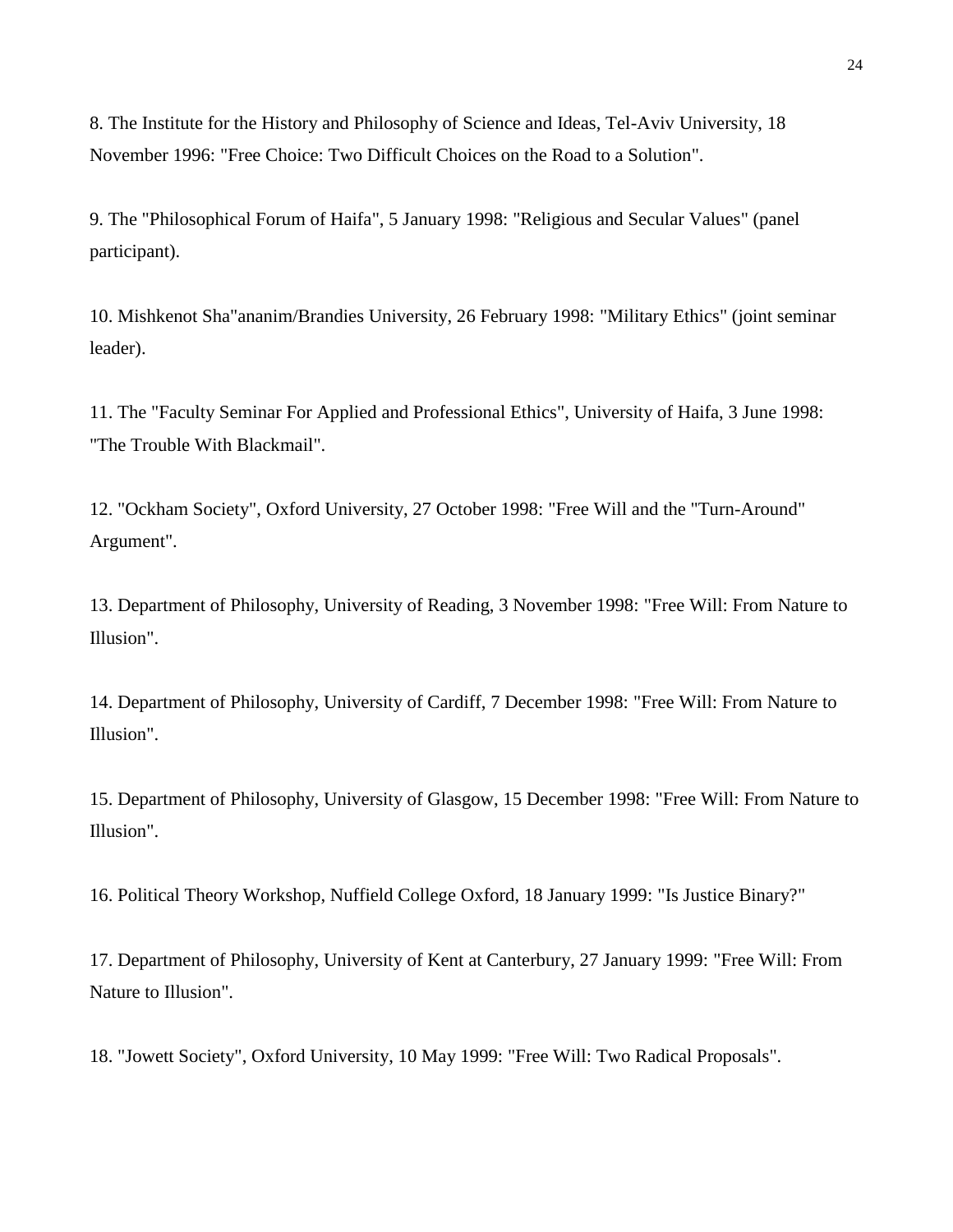19. Department of Philosophy, University of Illinois, Urbana, 24 September 1999: "Free Will: Two Radical Proposals".

20. Department of Philosophy, Columbia University, New York, 25 September 2001: "Free Will: Two Radical Proposals".

21. Department of Philosophy (Ethics Discussion Group), Stanford University, California, 1 October 2001: "Free Will: From Nature to Illusion".

22. Department of Philosophy, University of California, Riverside, 3 October 2001: "Free Will: Two Radical Proposals".

23. Department of Philosophy, University of Texas, Austin, 5 October 2001: "Free Will: Two Radical Proposals".

24. Department of Philosophy, University of Maryland, College Park, 25 September 2002: "Free Will and Illusion".

25. The Graduate School, CUNY, New York, 2 October 2002: "Free Will and Illusion".

26. The Graduate School, CUNY / Cognitive Science Group, New York, 4 October 2002: "Reflections On the Free Will Problem".

27. Department of Government, LSE, London, 11 February 2003: "Free Will, Egalitarianism and Justice".

28. Department of Philosophy, the Hebrew University of Jerusalem, 13 May 2003: "Free Will, Equality and Justice: Some Doubts".

29. Department of Philosophy and Religion, Ithaca College, NY, 23 October 2003: "Free Will, Moral Responsibility and Time".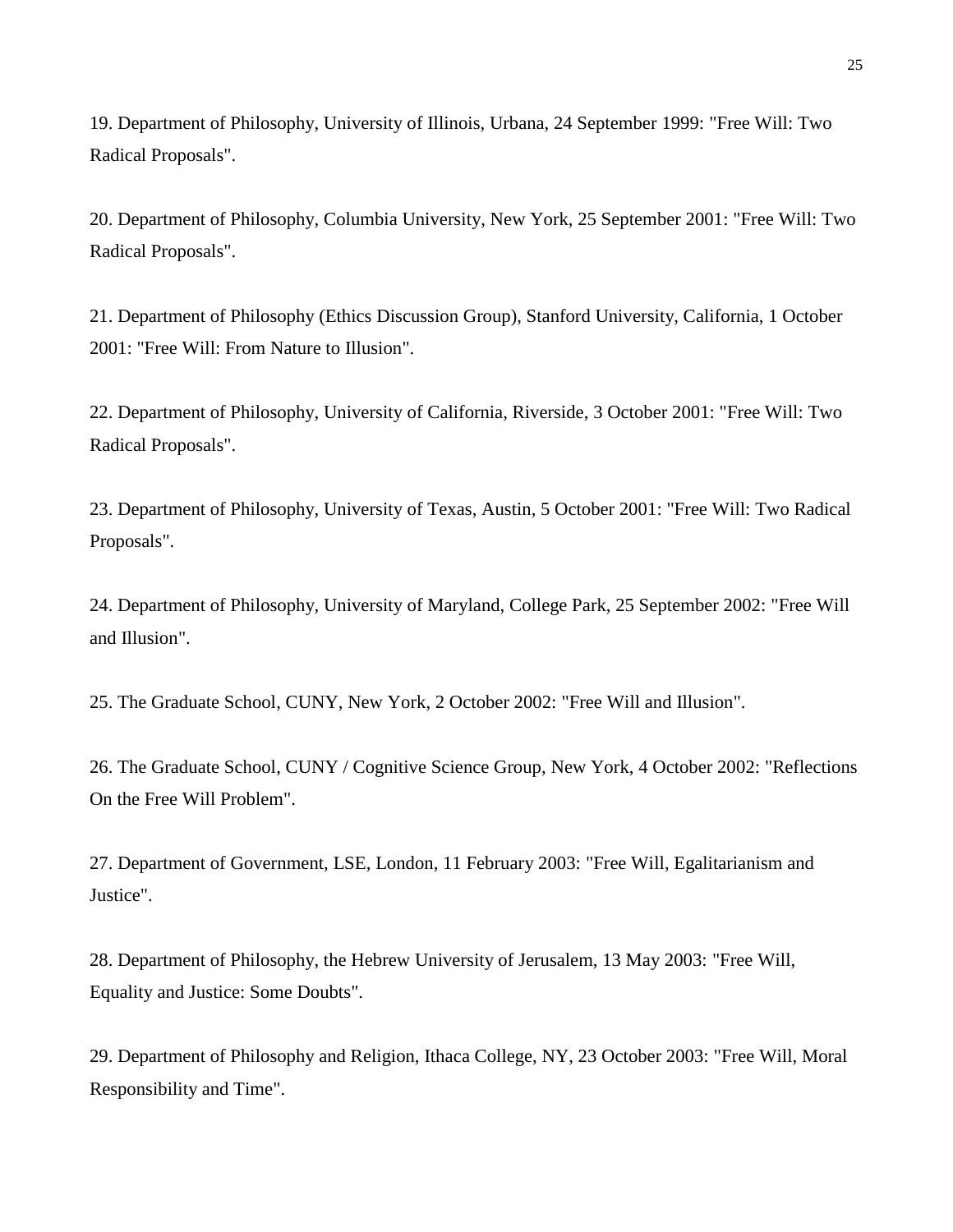30. Department of Philosophy, University of Copenhagen, Denmark: 5 December 2003: "Free Will, Equality and Justice: Some Doubts".

31. Department of Philosophy, Rutgers University, New Brunswick, 19 February 2004: "Free Will: Two Radical Proposals".

32. Department of Philosophy, University of Haifa, 1 November 2004: "The Paradox of Moral Complaint".

33. Department of Philosophy, Ben-Gurion University, 10 January 2006: "Reflections on the Paradoxicality of Morality".

34. Department of Philosophy, University of Manchester, 22 February 2006: "Contributivism: A Proposal".

35. Department of Philosophy, Bilkent University, Ankara, Turkey, mid-April 2006, two invited talks: "The Paradox of Moral Complaint"; "Contributivism: A Proposal".

36. The Cambridge Forum for Legal and Political Philosophy, Cambridge University, 8 February 2008: "The Good Absurd: Some Surprising Lessons of Moral Paradoxes".

37. Department of Philosophy, Bar-Ilan University, 26 February 2008: "Good Moral Paradoxes".

38. Department of Philosophy, Tel-Aviv University, 14 May 2008: "Good Moral Paradoxes".

39. Department of Philosophy, University of Turku, Finland, 13 & 14 January 2009, two invited talks: "Moral Paradoxes and the Idea of a Crazy Ethics"; "Should We Be Sorry That We Exist?".

40. Seminar in Moral Philosophy, Oxford University, 1 March 2010: "Should We Be Sorry That We Exist?".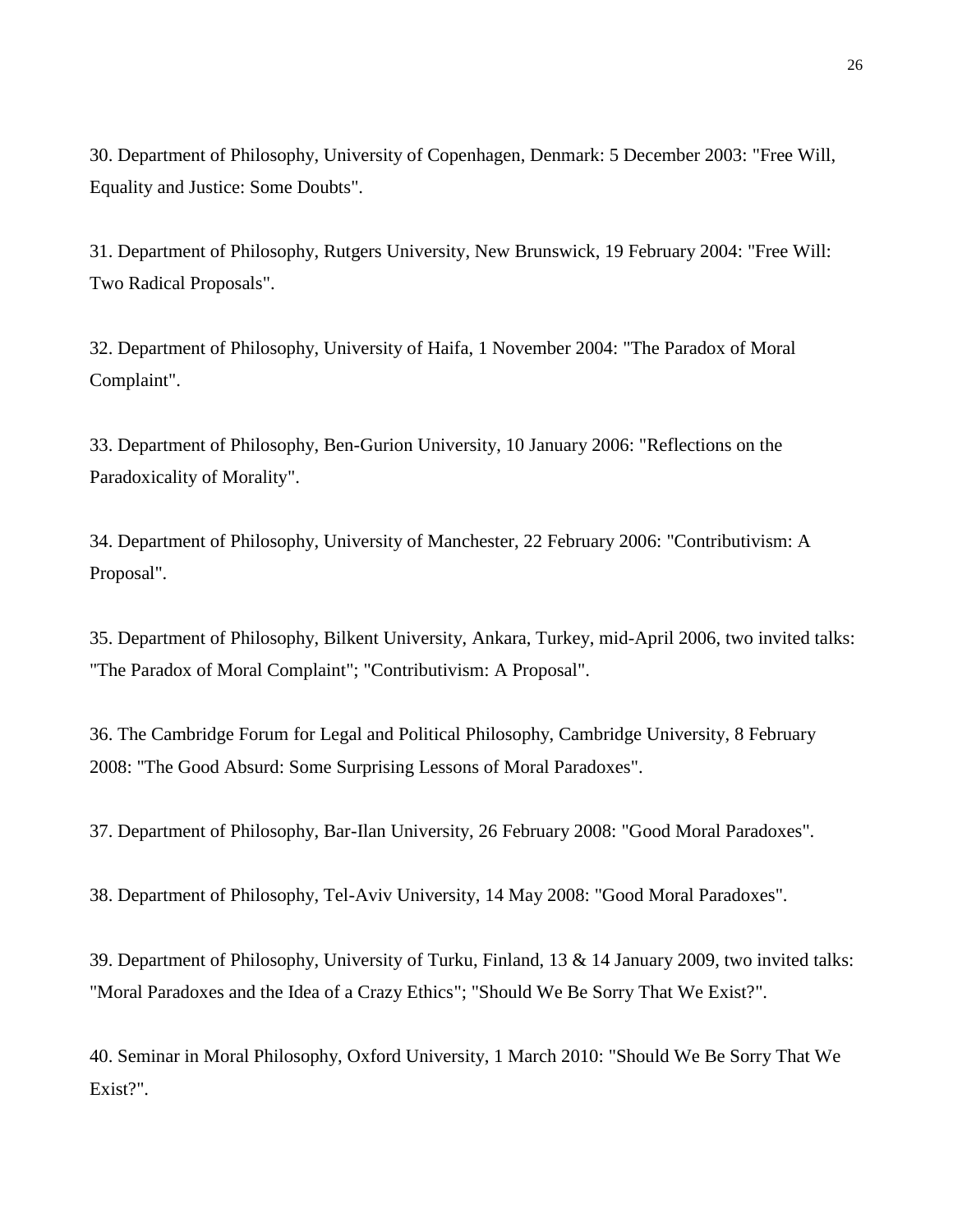41. Scripps College, California, 4 November 2010: "A Hostage Situation".

42. Department of Philosophy, University of California San Diego, 5 November 2010: "Hard Determinism and Punishment: A Practical Reductio".

43. Department of Philosophy, University of California Riverside (a free will seminar), 8 November 2010: "Hard Determinism and Punishment: A Practical Reductio".

44. Department of Philosophy, University of Southern California, 9 November 2010: "A Hostage Situation".

45. Department of Philosophy, University of Sheffield, 10 December 2010: "Morally, Should We All Be Sorry That We Exist?"

45. Department of Philosophy, University of Nottingham, 24 January 2011" Can An Egalitarian Be Very Good?".

46. Department of Philosophy, University of Durham, 27 January 2011: "A Hostage Situation".

47. Department of Philosophy, University of Leeds, 3 March 2011: "A Hostage Situation".

48. Department of Philosophy, University of Birmingham, 21 March 2011: "Can An Egalitarian Be Very Good?".

49. Jurisprudence Discussion Group, Oxford University, 4 May 2011: "Why Moral Paradoxes Matter: 'Teflon Immorality' and the Perversity of Life".

50. Department of Philosophy, University of St. Andrews, 11 May 2011: "A Hostage Situation".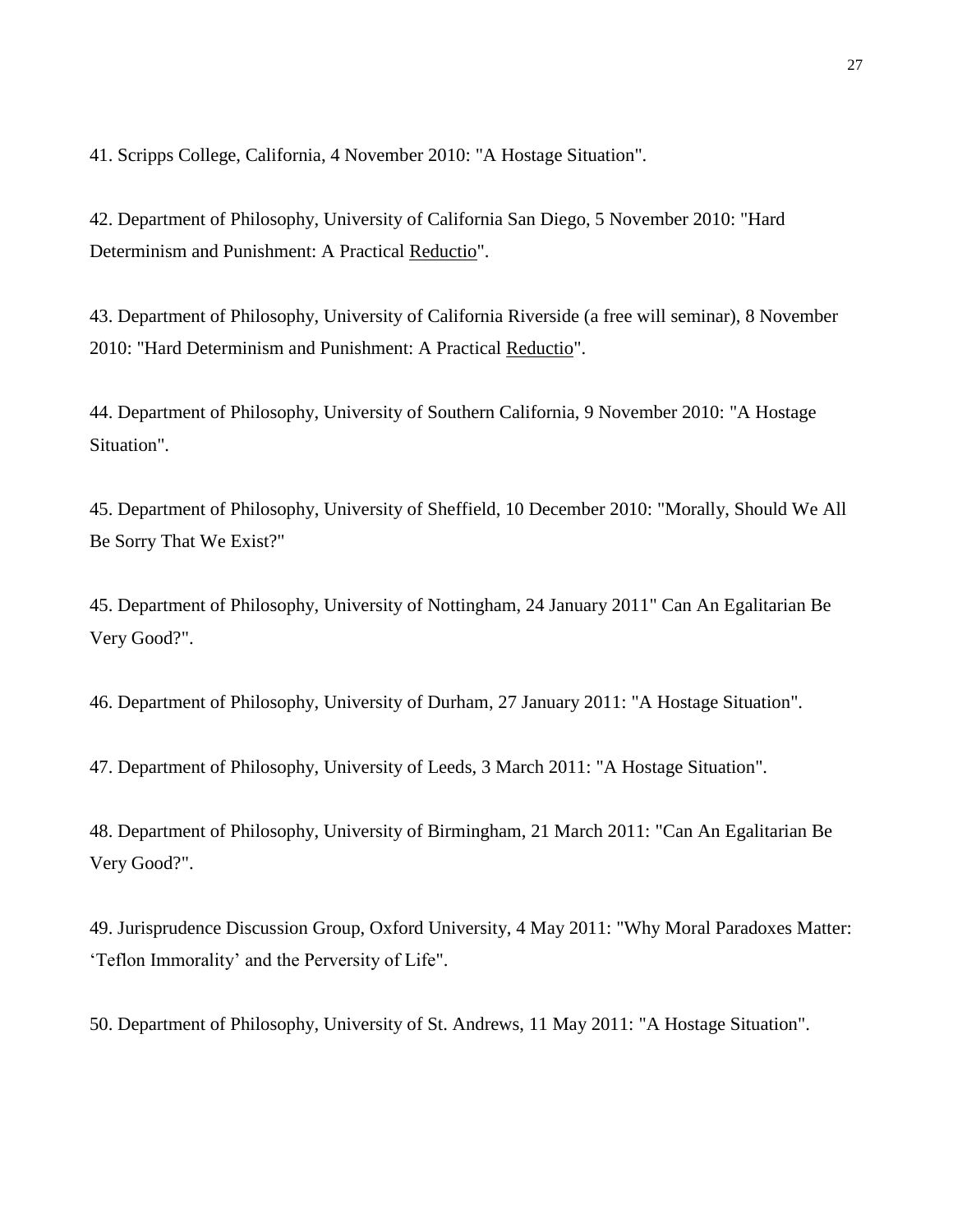51. Centre for Law, Ethics, and Public Affairs, Warwick University, 17 May 2011: "Why Moral Paradoxes Matter: 'Teflon Immorality' and the Perversity of Life".

52. Joseph Butler Society, Oxford University, 26 May 2011: "A Problem about the Morality of Some Common Forms of Prayer".

53. Department of Philosophy, University of Witwatersrand, Johannesburg, South Africa, 1 December 2011: "Why Moral Paradoxes Matter: 'Teflon Immorality' and the Perversity of Life".

54. Department of Philosophy, Central European University, Budapest, 26 November 2013: "Moral Evaluation of Past Tragedies: A New Puzzle".

55. Law and Philosophy Workshop at the Hebrew University in Jerusalem, 9 January 2019: "Should We Sacrifice the Utilitarians First?".

56. Department of Philosophy, University of Turku, 29 November 2019: "The Paradoxicality of Self-Sacrificing Altruism".

57. Council For Higher Education, Israel, 7 December 2020; Round-table participant on publications in the humanities (online).

### AWARDS AND HONOURS

1. "Overseas Research Student Award" (Committee of Vice-Chancellors, Universities of the United Kingdom); 1988/9, 1987/8, 1986/7.

2. "AVI Fellowship" (Rothschild Foundation); 1988/9.

3. "ALLON Fellowship" (Council For Higher Education, Israel); 1991-1994.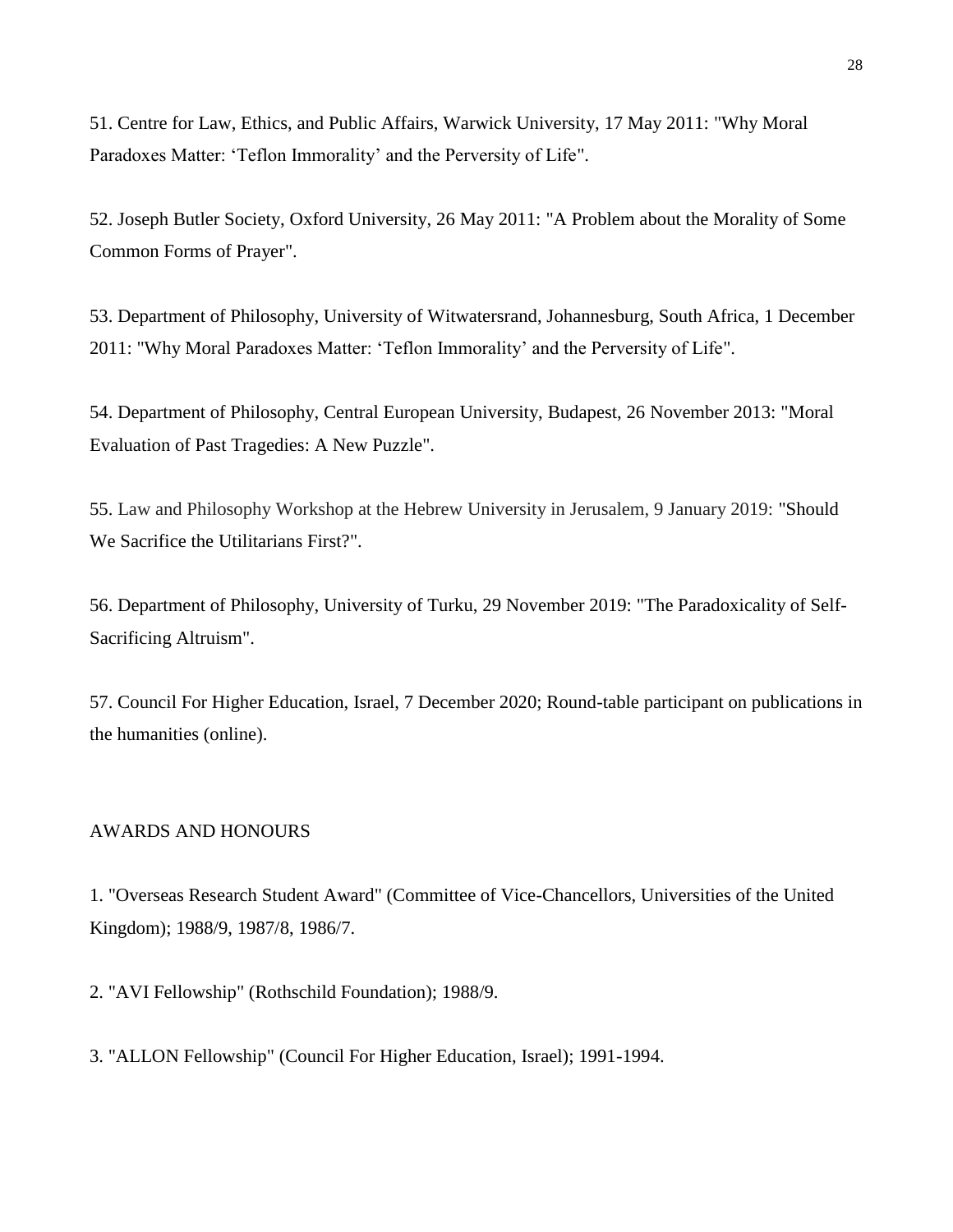4. "CHEVENING Foreign and Commonwealth Office Research Scholarship" (British Council); Oxford, Summer 1997.

5. Visiting Professor; Oxford University. Senior Associate Member, St. Hugh's College, Oxford. 1998- 9.

6. Visiting Research Scholar, Department of Philosophy, Rutgers University; 2003-4.

7. Visiting Professor, Oxford University. Honorary Member, Senior Common Room, Keble College, Oxford. Associate of the Oxford Centre for Ethics and Philosophy of Law. 2010-11.

8. Featured Author for the month of November 2012, *Flickers of Freedom* free will blog.

9. *Scepticism, Dualism and Illusionism: Themes on Smilansky*, an international workshop, Gothenburg-Lund Responsibility Project, Lund, Sweden; 6-7 October 2017.

#### RESEARCH GRANTS

Partner, special funded research project of the Czech Academy of Sciences on "The Ethics of Autonomous Vehicles"; 2018-21.

# ACADEMIC ASSOCIATIONS

The American Philosophical Association (life member) The Aristotelian Society (life member) The Israeli Philosophical Association

#### CONTRIBUTIONS TO THE PROFESSION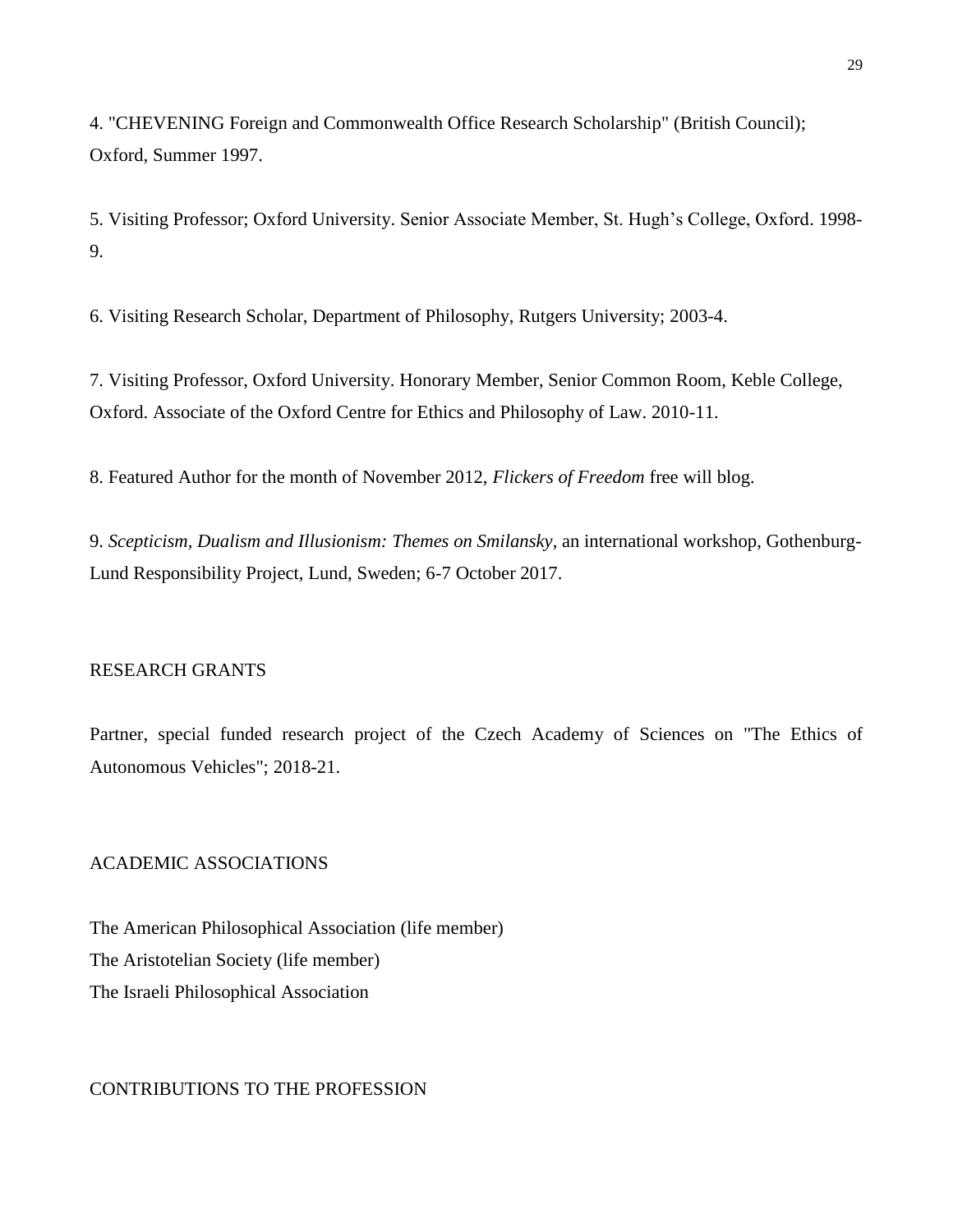CONTRIBUTIONS TO ACADEMIC ADMINISTRATION (*University of Haifa*)

Member, Curriculum Revision Committee, Department of Philosophy, 1996.

Chairperson, Appointments Search Committee, Department of Philosophy, 1997.

Member, Ethics Committee of the University of Haifa, 1996-8.

Member, Ph.D. Committee, Department of Philosophy, 2000-3; 2018-.

Chairperson, MA Committee, Department of Philosophy, 2000-3.

Chairperson, PhD Committee, Department of Philosophy, 2004-2010.

Elected member, Senate of the University of Haifa, 2005-6; 2009-10; 2013-17; 2020-2024.

Member, Constitutional Committee, University of Haifa, 2005-6.

Member, Ad Hoc Committee for the Reexamination of the BA, Faculty of Humanities, University of Haifa, 2006.

Representative of the Faculty of Humanities, University Committee for the Allocation of Student Research Grants, 2007-9.

Elected as a member of the General University Appointments Committee (the central 10 member academic committee deciding all senior academic university appointments), University of Haifa, 2007- 10; 2013-16.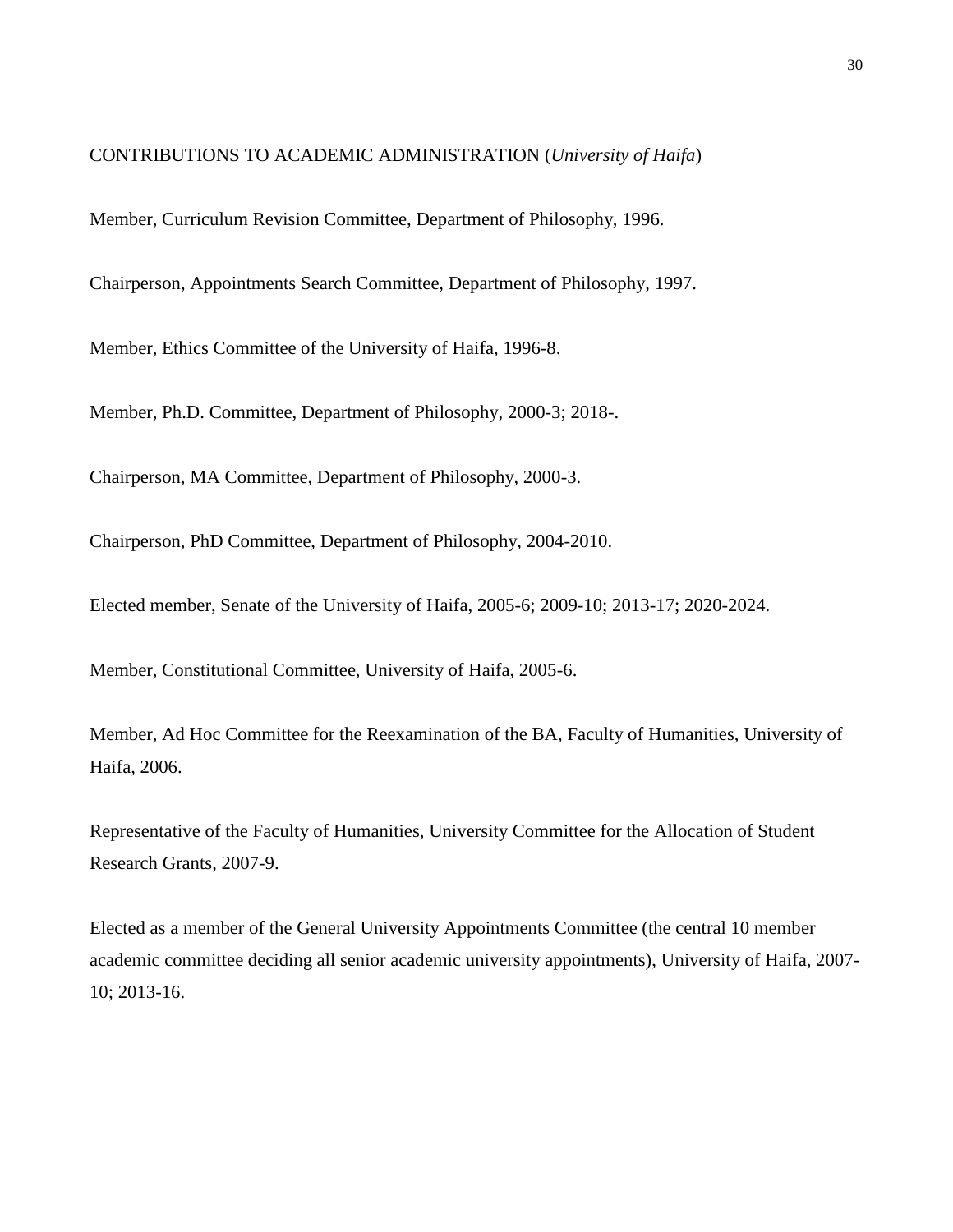Elected as a member of the three-member University Appointments Appeal Committee (the threemember central committee reviewing all appeals of decisions by the General University Appointments Committee not to grant academic tenure), University of Haifa, 2011-13.

Member of the University committee for choosing the "Dusty and Ettie Miller Prize for Outstanding Young Scholars", University of Haifa, 2012.

Chairperson, Department of Philosophy, 2012-2017; 2022-.

Chairperson, committee for writing the University of Haifa's Code of Ethics, 2016-7.

Chair, Ad-hoc Committee for Examining The Humanities Convened by the President and Rector; 2017-8.

Representative of the University Senate in the University of Haifa Board of Directors; 2017-8.

Member of the Permanent Committee (Senate representative), University of Haifa; 2020-2023.

Member of the Committee for the Selection of the Rector of the University of Haifa; 2020-2021.

#### CONTRIBUTIONS TO ACADEMIC ADMINISTRATION (*Israel*)

Member, committee on publishing in the humanities, the Israeli Science Foundation; 2011-2012.

Member, Ad-hoc committee for evaluating publishing in the humanities, Israel Council for Higher Education, 2013-17; chair of the committee from 2015.

Member, Rothenstreich national PhD grants committee; 2018-2022.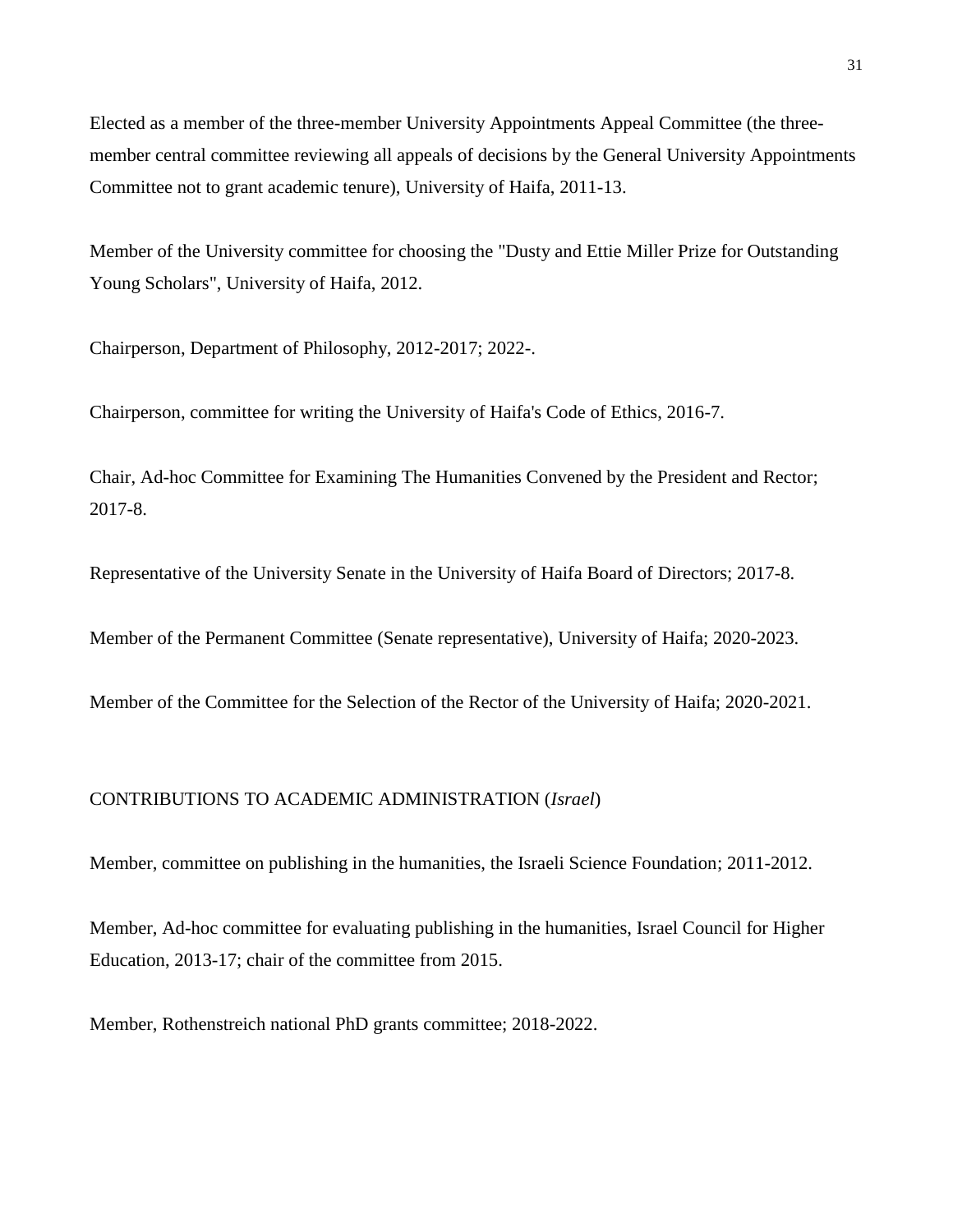Member, Ad-hoc international three-member committee for evaluating Philosophy in the Open University of Israel, The Open University & Israel Council for Higher Education, 2021.

Member, Ad-hoc international three-member committee for evaluating Philosophy in Tel-Aviv University, Tel-Aviv University & Israel Council for Higher Education, 2022.

# REFEREE FOR PHILOSOPHICAL PUBLICATIONS OR BODIES

ANALYSIS AUSTRALASIAN JOURNAL OF PHILOSOPHY CAMBRIDGE QUARTERLY OF HEALTHCARE ETHICS CANADIAN JOURNAL OF PHILOSOPHY CONSCIOUSNESS AND COGNITION CONTEMPORARY POLITICAL THEORY DIALECTICA ECONOMICS AND PHILOSOPHY ERGO ETHICAL PERSPECTIVES ETHICAL THEORY AND MORAL PRACTICE **ETHICS** EUROPEAN JOURNAL FOR PHILOSOPHY OF RELIGION FAITH AND PHILOSOPHY INQUIRY INTERNATIONAL JOURNAL OF PHILOSOPHICAL STUDIES IYYUN JOURNAL OF APPLIED PHILOSOPHY JOURNAL OF CONTROVERSIAL IDEAS JOURNAL OF ETHICS JOURNAL OF MORAL PHILOSOPHY JOURNAL OF PHILOSOPHICAL RESEARCH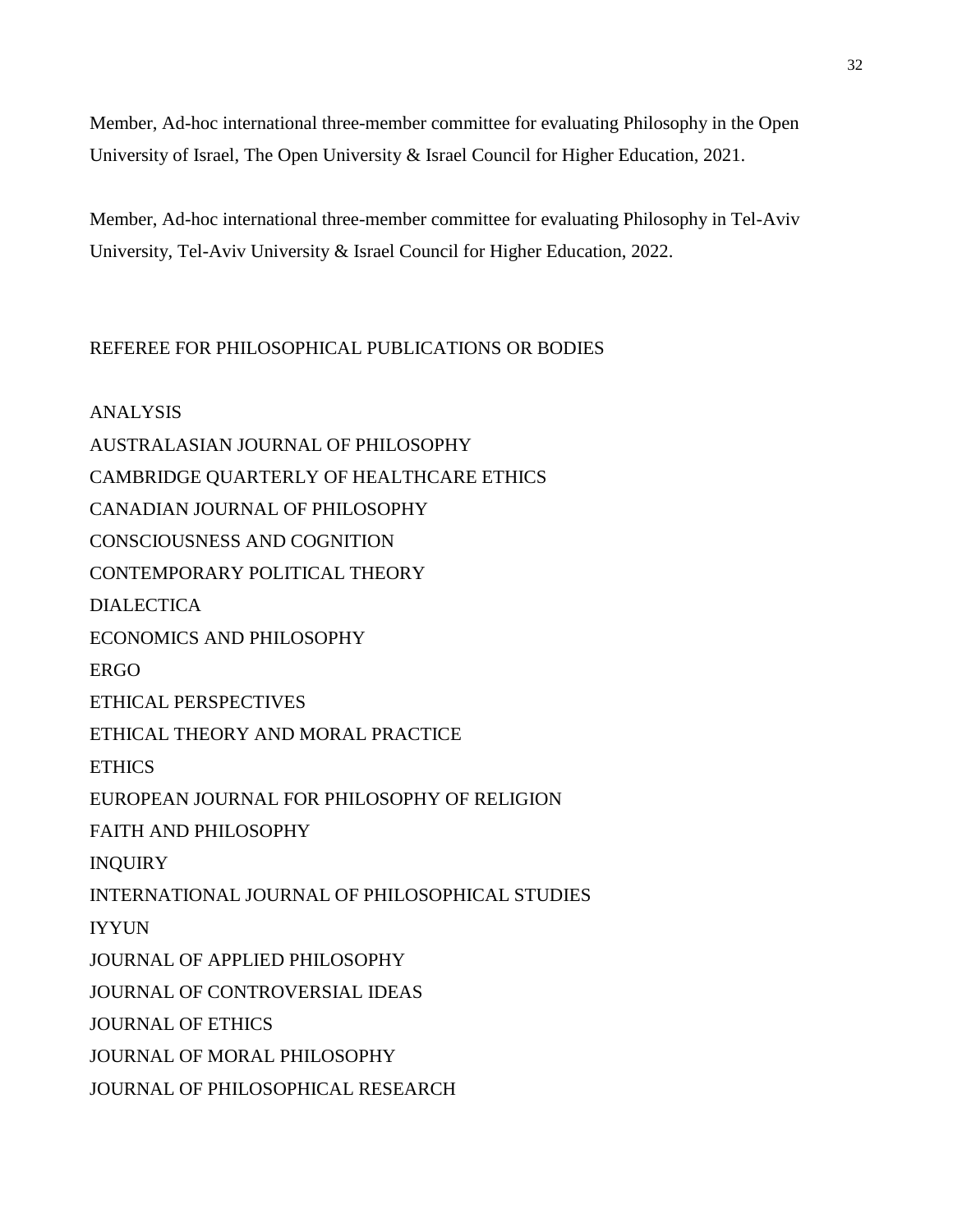JOURNAL OF PRACTICAL ETHICS JOURNAL OF SOCIAL PHILOSOPHY JOURNAL OF VALUE INQUIRY LAW AND ETHICS OF HUMAN RIGHTS LAW AND PHILOSOPHY LEGAL THEORY MEGAMOT (Hebrew) METAPHILOSOPHY MIND MIND AND LANGUAGE **MONIST NOUS** PACIFIC PHILOSOPHICAL QUARTERLY PHILOSOPHIA PHILOSOPHICAL EXPLORATIONS PHILOSOPHICAL FORUM PHILOSOPHICAL PAPERS PHILOSOPHICAL PSYCHOLOGY PHILOSOPHICAL QUARTERLY PHILOSOPHICAL STUDIES PHILOSOPHY AND PHENOMENOLOGICAL RESEARCH PRO-FIL PUBLIC AFFAIRS QUARTERLY RES PUBLICA SCIENCE AND ENGINEERING ETHICS SOCIAL THEORY AND PRACTICE SOUTH AFRICAN JOURNAL OF PHILOSOPHY SOUTHERN JOURNAL OF PHILOSOPHY THE STUDY OF ORGANIZATIONS AND HUMAN RESOURCE MANAGMENT QUARTERLY (in Hebrew) THEORIA